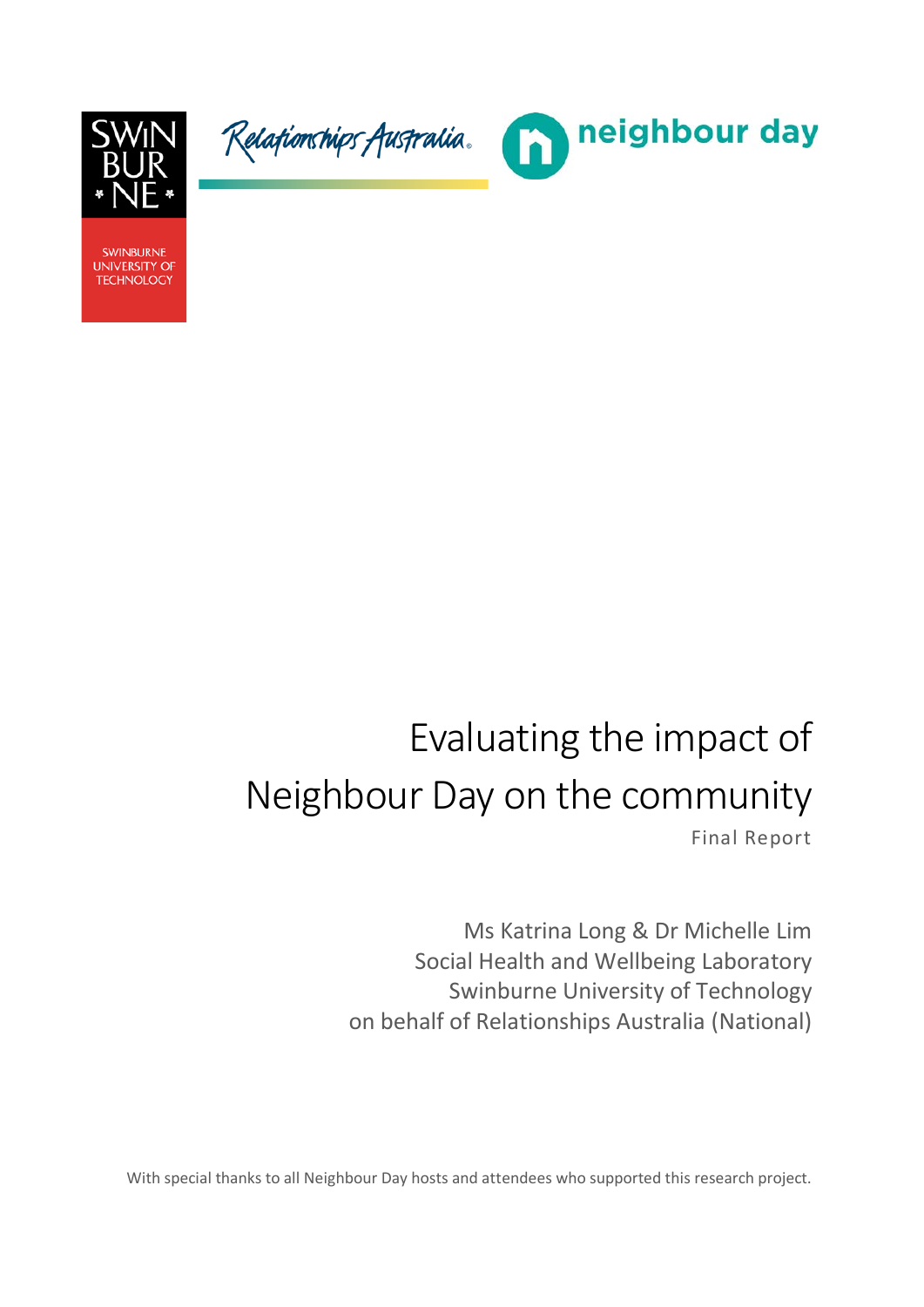# Table of Contents

| 1. Increased knowledge and awareness of Relationships Australia as the home of Neighbour Day  19 |  |
|--------------------------------------------------------------------------------------------------|--|
|                                                                                                  |  |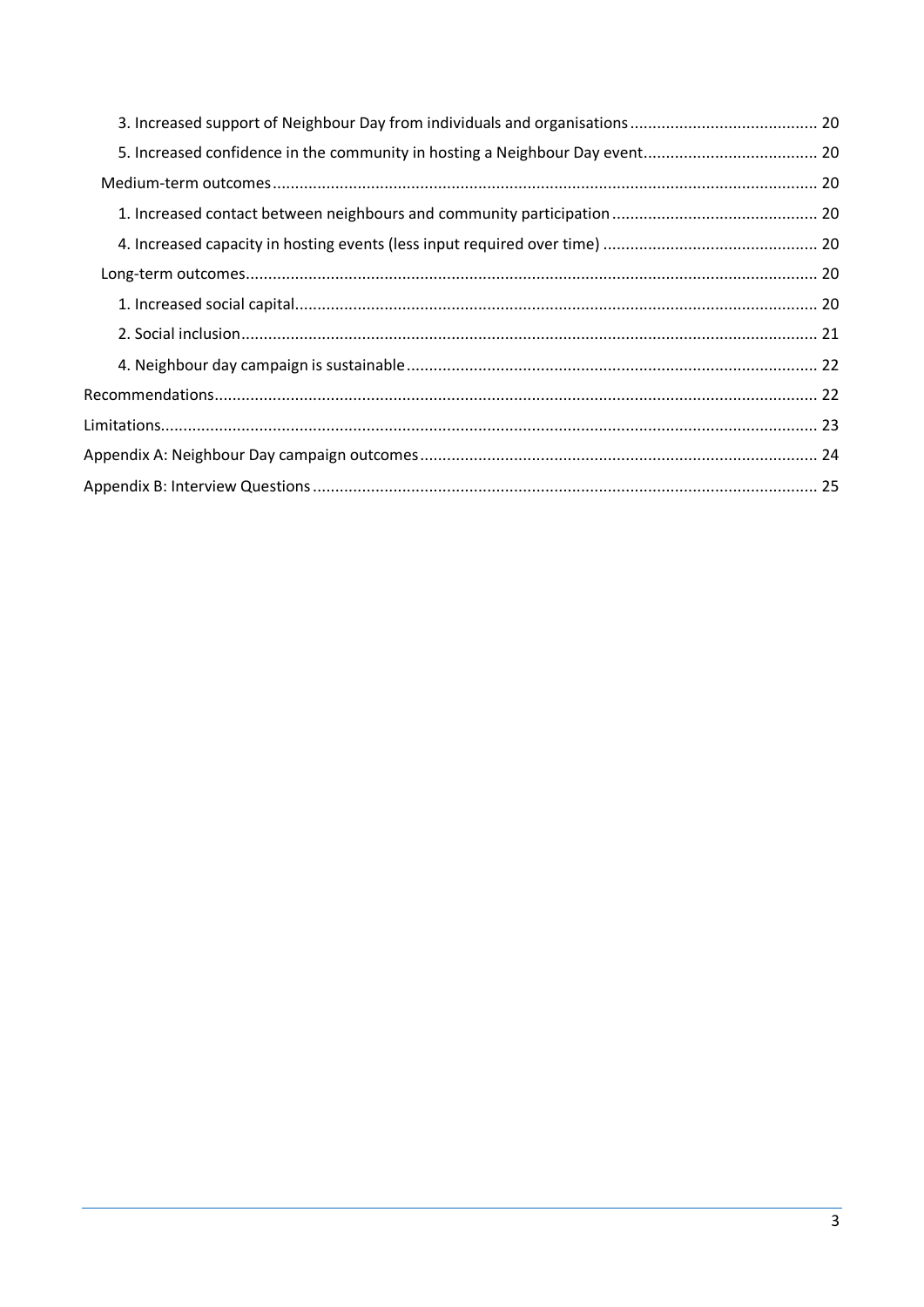## <span id="page-3-0"></span>Executive Summary

Neighbour Day is a grass roots community development program that was founded by Andrew Heslop in 2003. The aim of Neighbour Day is to encourage people to connect with their neighbours and communities. Relationships Australia has operated as the backbone organisation for Neighbour Day since 2014.

This research was commissioned by Relationships Australia National to supplement the existing evaluation with a qualitative account of the lived experience of hosting and attending Neighbour Day.

Twenty-two hosts and four attendees of Neighbour Day 2018, from around Australia, completed a short telephone interview with a researcher from Swinburne University of Technology. The researcher then identified common concepts and themes from these transcribed interviews. Due to the low number of Neighbour Day event attendees interviewed, the findings of the project focus primarily on the host experience of Neighbour Day.

#### <span id="page-3-1"></span>Key findings

Neighbour Day events are as diverse as their hosts and attendees. From event advertising approaches, to location, timing and event activities, the key theme that emerged from participants was that the event should be adapted to the local neighbourhood context.

- Neighbour day hosts, attendees and events are as diverse as the general population. What unites them is a shared desire to create, deepen or renew relationships with neighbours.
- Neighbour Day hosts chose Neighbour Day as it provides additional structure, recognition, and legitimacy to their existing neighbourhood events.
- Neighbour Day attendees valued their community as much as hosts, but lacked capacity (due to finances, age, ill health, work or family commitments) to host events or seek new community activities.
- The main challenge for hosts in organising Neighbour Day events was the unpredictability of the March weather.
- The most immediate effects of Neighbour Day reported by participants were creating new relationships, renewing past relationships, and deepening existing relationships. With continued interaction, these relationships often led to increased neighbourhood trust which in turn led to neighbours experiencing a greater sense of safety in their neighbourhood, and offering support to each other.
- Neighbour Day events often led to people joining existing community groups, or organising their own groups and events.
- Ongoing Neighbour Day events developed a sense of community ownership. This reduced the effort required from a host to organise the event, and ensured the sustainability of the event if the original host left the area or stepped down as an organiser.
- The support, or lack of support, from local councils was a key determining factor for hosts when deciding to re-host a Neighbour Day event and whether to expand the event to include a larger area.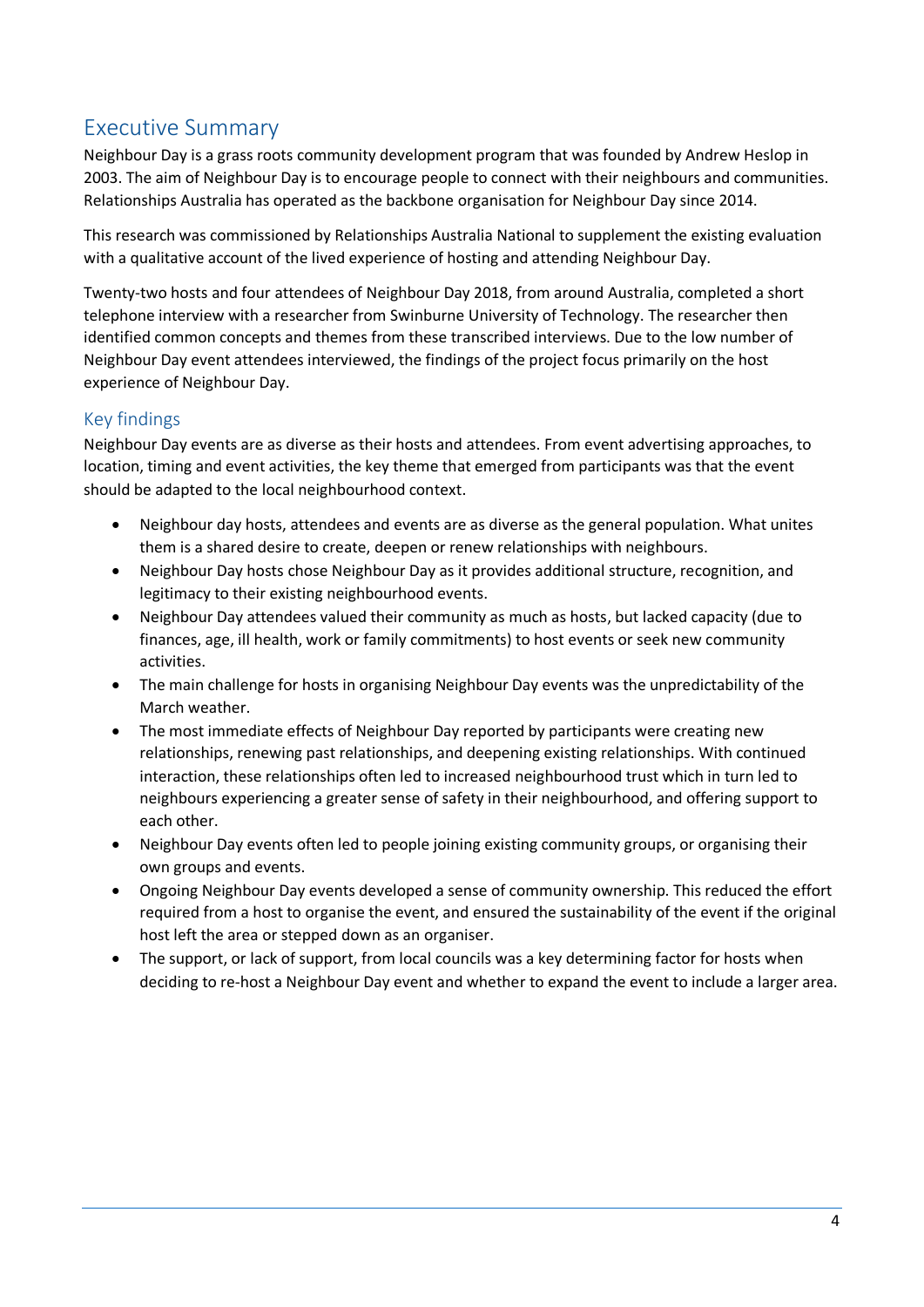## <span id="page-4-0"></span>Evaluation Summary

| <b>Outcome</b>                                                                                                               | <b>Level of evidence</b>                     |
|------------------------------------------------------------------------------------------------------------------------------|----------------------------------------------|
| <b>Short-term outcomes</b>                                                                                                   |                                              |
| 1. Increased knowledge and awareness of Relationships Australia as the home of<br>Neighbour Day                              | No evidence                                  |
| 2. Increased knowledge and awareness of Neighbour Day and its relationships to<br>individual, family and community wellbeing | Moderate                                     |
| 3. Increased support of Neighbour Day from individuals and organisations                                                     | Moderate but highly<br>variable across sites |
| 4. Increased media engagement                                                                                                | Not assessed                                 |
| 5. Increased confidence in the community in hosting a Neighbour Day event                                                    | Moderate                                     |
| 6. Stakeholder needs are understood                                                                                          | Not assessed                                 |
| 7. Neighbour day is aligned with current and future business                                                                 | Not assessed                                 |
| 8. Internal and external champions knowledgeable and supported to facilitate<br>Neighbour Day engagement                     | Not assessed                                 |
| <b>Medium-term outcomes</b>                                                                                                  |                                              |
| 1. Increased contact between neighbours and community participation                                                          | <b>Strong</b>                                |
| 2. Increased commitment of the Relationships Australia federation to Neighbour<br>Day                                        | Not assessed                                 |
| 3. Increased in-kind and financial support from external stakeholders                                                        | Not assessed                                 |
| 4. Increased capacity in hosting events (less input required over time)                                                      | Moderate                                     |
| 5. Strategic relationships developed with relevant organisations as a result of<br>Neighbour Day                             | Not assessed                                 |
| Long-term outcomes                                                                                                           |                                              |
| 1. Increased social capital                                                                                                  | Moderate                                     |
| 2. Social inclusion                                                                                                          | Limited                                      |
| 3. Improved physical and mental wellbeing                                                                                    | No evidence                                  |
| 4. Neighbour day campaign is sustainable                                                                                     | Limited                                      |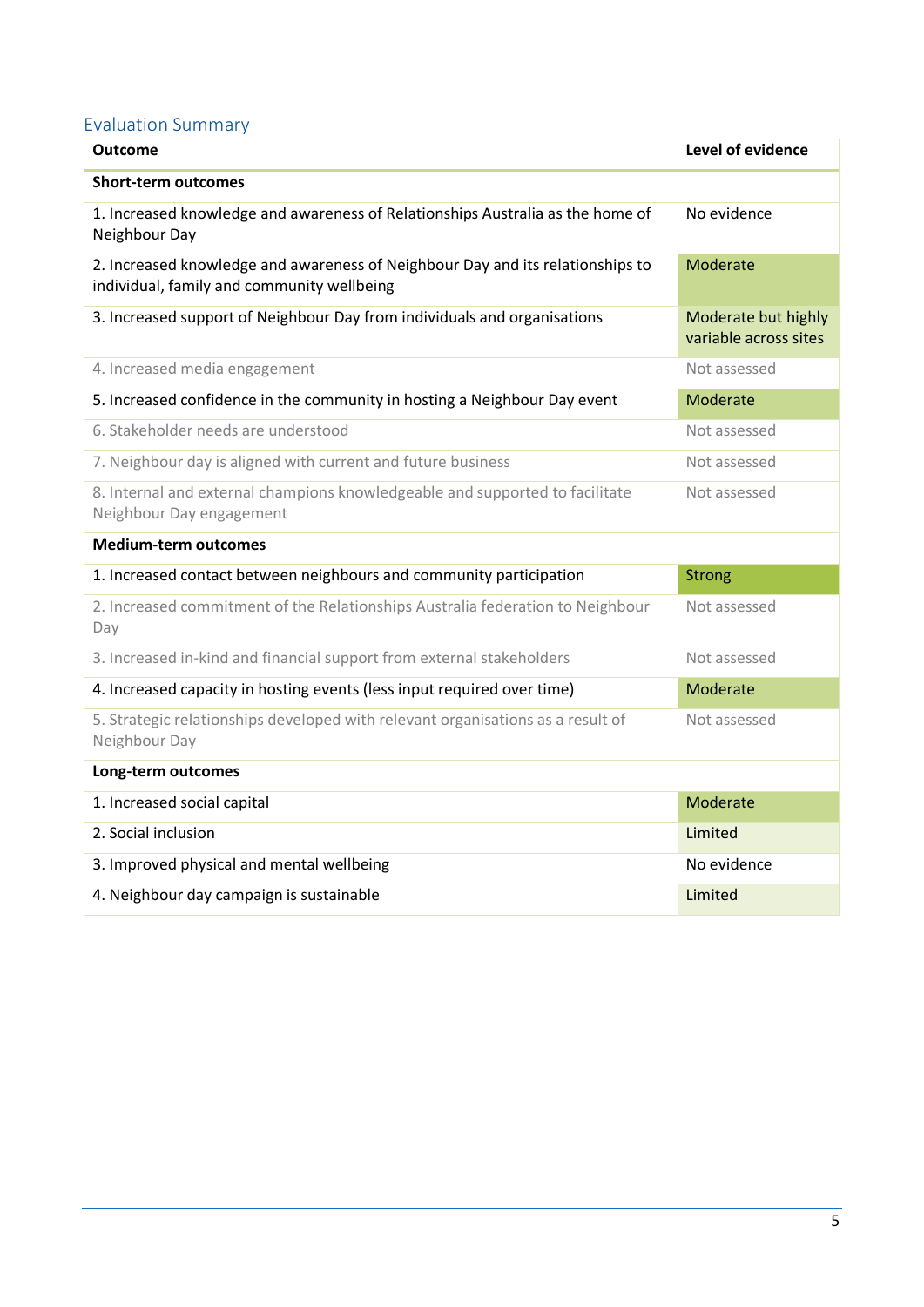#### <span id="page-5-0"></span>Key recommendations

Based on the findings, we recommend the following priorities for Neighbour Day 2019/20.

#### 1. **A continued effort to increase media attention for Neighbour Day.**

Increased awareness at a national level will decrease the amount of advertising effort required from hosts and will also increase the likelihood of individuals attending their local events. This overall reduction of the host burden will likely contribute to an increase in Neighbour Day events in the short term, and Neighbour Day sustainability in the long term.

#### **2. A focus on developing relationships with local councils throughout Australia.**

Councils were identified as one of the major facilitators and barriers when it came to organising Neighbour day events. They also played a key role in the branding, or lack of branding, of Neighbour Day events. Working with local councils also aligns with participant feedback about their desire to tailor Neighbour Day events to their local context. Increasing Neighbour Day awareness and buy-in at a council level can provide a low-cost method (through the use of existing programs and staff) to increase the reach of Neighbour Day and increase the support provided to individual hosts.

#### **3. Learning more about Neighbour Day attendees.**

Neighbour Day hosts are already highly involved in their communities, making it difficult to determine what impact the Neighbour Day event has on their lives. It is likely that the greatest effects of Neighbour Day on social capital, social inclusion and wellbeing are to be found in the changes experienced by attendees. Attendee awareness and recognition of Neighbour Day will also be key to creating a coherent national identity for the event.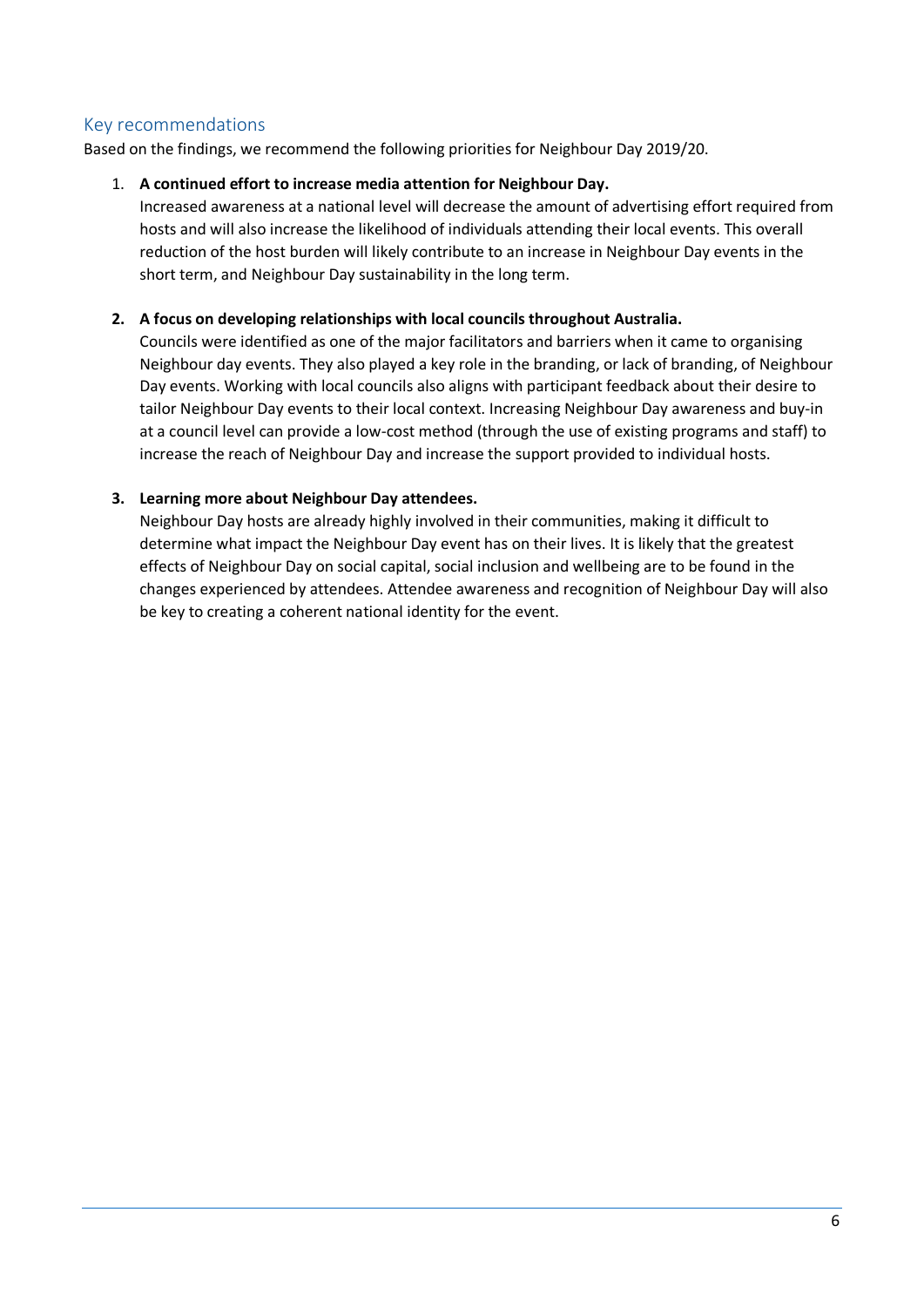# <span id="page-6-0"></span>Project background

Neighbour Day is a grass roots community development program that was founded by Andrew Heslop in 2003. The aim of Neighbour Day is to encourage people to connect with their neighbours and communities. Relationships Australia has operated as the backbone organisation for Neighbour Day since 2014.

As the backbone organisation, Relationships Australia provides operational and stakeholder support; communications materials and tools; client and stakeholder management systems; funding, governance and leadership; policy and research; and workplace health and safety standards. The 2018 Neighbour Day theme was: "It takes a neighbourhood to raise a child".

This research was commissioned by Relationships Australia National to supplement the existing evaluation with a qualitative account of the lived experience of hosting and attending Neighbour Day.

## <span id="page-6-1"></span>Method

#### <span id="page-6-2"></span>Purpose

The study had two aims:

- 1. To explore the lived experience of hosts and attendees of Neighbour Day 2018. Specifically, we wanted to understand:
	- a. The motivation of people to attend or host Neighbour Day events
	- b. Personal experiences of Neighbour Day events
	- c. The personal and community impact of Neighbour Day
- 2. To evaluate the effectiveness of Neighbour Day 2018 against the Neighbour Day campaign outcomes (see Appendix A).

## <span id="page-6-3"></span>Participants

Twenty-two hosts and four attendees of Neighbour Day 2018 were recruited for the study. A summary of participant demographics is provided in Table 1. Twenty Neighbour Day events were discussed in the study. A summary of the events is provided in Table 2.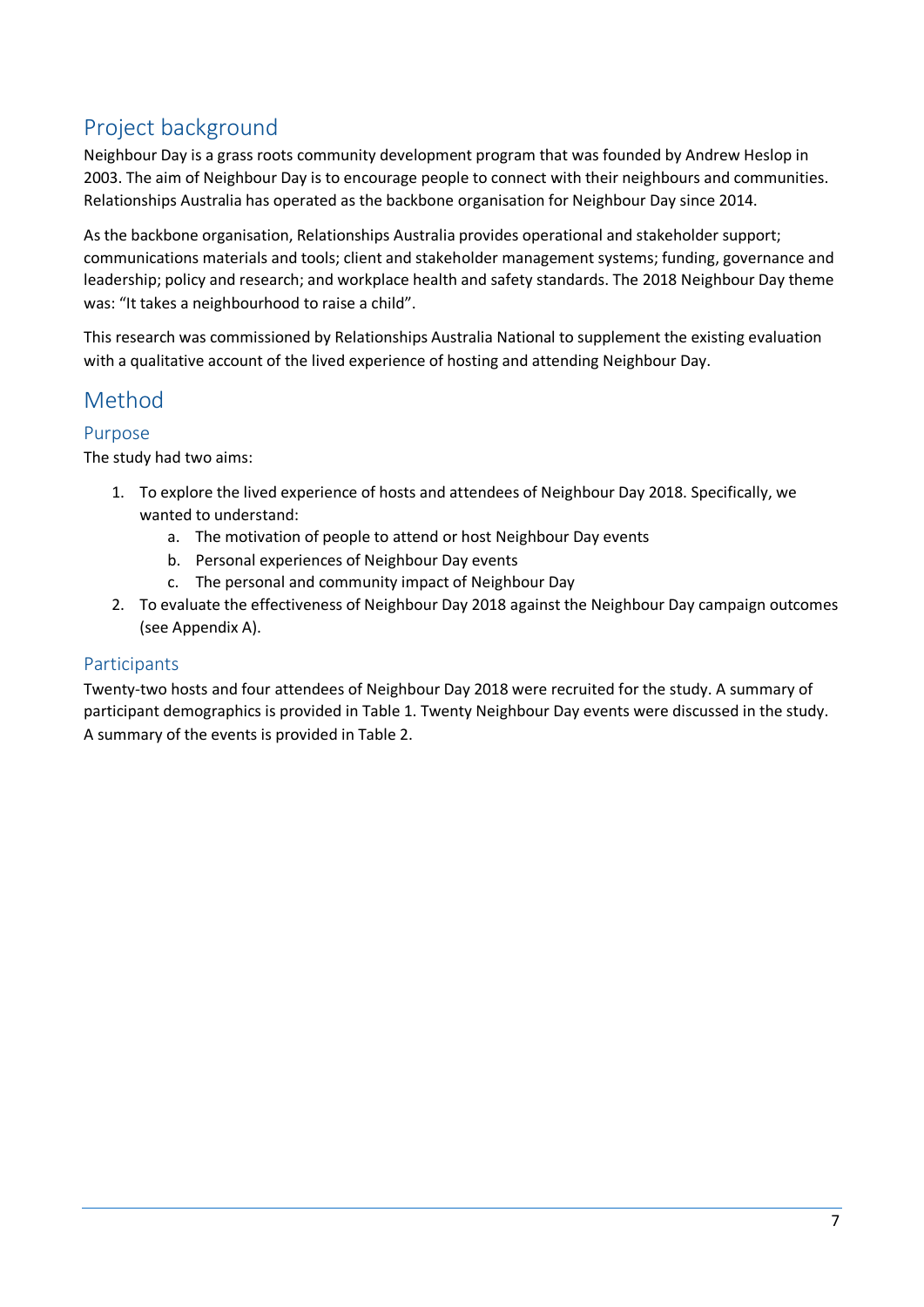## <span id="page-7-0"></span>Table 1: Participant Demographics

|                            |                       | $n$ (%)      |                  |
|----------------------------|-----------------------|--------------|------------------|
|                            | Variable              | <b>Hosts</b> | <b>Attendees</b> |
| Gender                     | Female                | 14 (66.7)    | 4(100.0)         |
|                            | <b>Male</b>           | 7(33.3)      |                  |
| Age                        | 30-39                 | 1(25.0)      | 1(25.0)          |
|                            | 40-49                 | 7(33.3)      |                  |
|                            | 50-59                 | 6(27.3)      | 1(25.0)          |
|                            | 60-69                 | 5(22.7)      |                  |
|                            | $70+$                 | 2(9.1)       | 1(25.0)          |
|                            | Missing               | 1(0.5)       | 1(25.0)          |
| <b>Ethnicity</b>           | Caucasian             | 21 (95.5)    | 4(100.0)         |
|                            | Other                 | 1(0.5)       |                  |
| <b>Household type</b>      | Living alone          | 2(9.1)       |                  |
|                            | Couple, no children   | 9(40.9)      | 2(50.0)          |
|                            | Couple, with children | 11(50.0)     |                  |
|                            | Single, with children |              | 1(25.0)          |
|                            | Missing               |              | 1(25.0)          |
| Years living at            | < 5 years             | 5(22.7)      | 1(25.0)          |
| current address            | 5-9 years             | 5(22.7)      | 1(25.0)          |
|                            | 10-19 years           | 7(33.3)      |                  |
|                            | 20-29 years           | 3(13.6)      |                  |
|                            | >30 years             | 2(9.1)       | 2(50.0)          |
| <b>First year involved</b> | 2018                  | 10(45.5)     | 4(100.0)         |
| with Neighbour Day         | 2017                  | 2(9.1)       |                  |
|                            | 2016                  | 2(9.1)       |                  |
|                            | 2013/14               | 3(13.6)      |                  |
|                            | 2012                  | 2(9.1)       |                  |
|                            | 2011                  | 1(4.6)       |                  |
|                            | Missing               | 2(9.1)       |                  |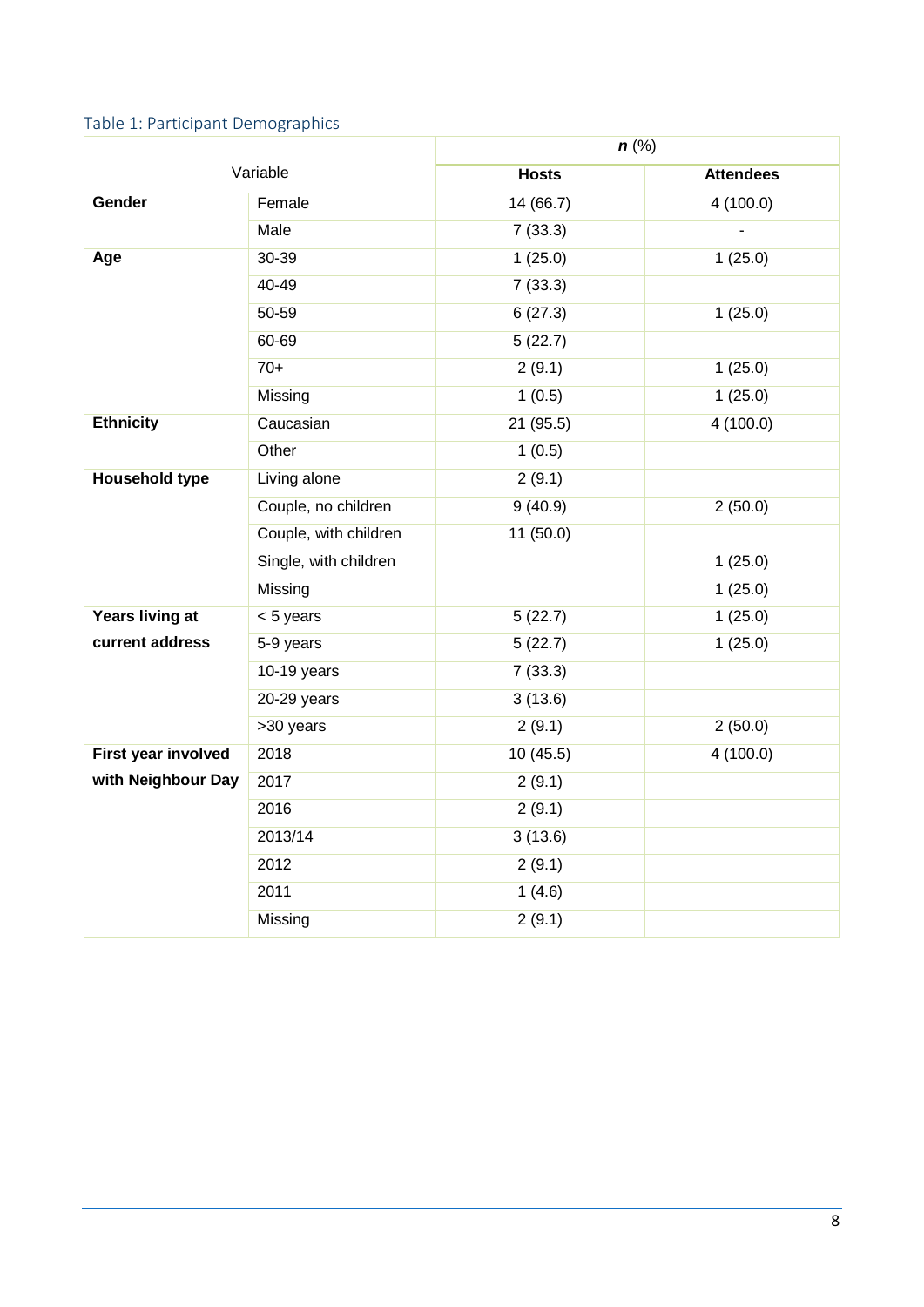| Variable                                     | $n$ (%)                      |                |
|----------------------------------------------|------------------------------|----------------|
| <b>State</b>                                 | <b>ACT</b>                   | 1(5.0)         |
|                                              | <b>QLD</b>                   | 6(30.0)        |
|                                              | <b>NSW</b>                   | 2(10.0)        |
|                                              | <b>NT</b>                    | 1(5.0)         |
|                                              | <b>SA</b>                    | 3(15.0)        |
|                                              | <b>Tas</b>                   | 3(15.0)        |
|                                              | Vic                          | 3(15.0)        |
|                                              | <b>WA</b>                    | 1(5.0)         |
| <b>Remoteness (based on ASGS Remoteness</b>  | Major City                   | 12 (60.0)      |
| Structure)                                   | Inner Regional               | 7(35.0)        |
|                                              | <b>Outer Regional</b>        |                |
|                                              | Remote                       | 1(5.0)         |
|                                              | Very Remote                  |                |
| Socio-Economic status (measured by Index of  | Most disadvantaged (Q1)      | 2(10.0)        |
| <b>Relative Socio-economic Advantage and</b> | Q2                           | 2(10.0)        |
| <b>Disadvantage Quintile)</b>                | Q <sub>3</sub>               | 3(15.0)        |
|                                              | Q <sub>4</sub>               | 5(25.0)        |
|                                              | Most advantaged (Q5)         | 8(40.0)        |
| <b>Venue</b>                                 | Local park or common area    | 7(46.7)        |
|                                              | Own home (inside or outside) | 6(40.0)        |
|                                              | <b>Croquet Club</b>          | 1(6.7)         |
|                                              | <b>Local library</b>         | 1(6.7)         |
|                                              | Missing                      | $\overline{5}$ |
| <b>Event size</b>                            | < 50                         | 6(46.2)        |
|                                              | 50-100                       | 6(46.2)        |
|                                              | $>100$                       | 1(7.7)         |
|                                              | Missing                      | $\overline{7}$ |

#### <span id="page-8-0"></span>Table 2: Summary of Neighbour Day events hosted by participants

#### <span id="page-8-1"></span>Data collection and analysis

Participants completed a short 10-25 minute telephone interview with a researcher from Swinburne University of Technology. A copy of interview questions is provided in Appendix B. Interviews were audio recorded and transcribed. The researcher then identified common concepts and themes from the transcribed interviews. Due to the low number of Neighbour Day event attendees interviewed, the findings of the project focus primarily on the host experience of Neighbour Day.

The results are presented in two sections. The first section outlines the lived experience of Neighbour Day 2018 as described by the study participants. The second section then compares this information against the listed intended outputs and outcomes of the Neighbour Day campaign to provide an evaluation of Neighbour Day 2018.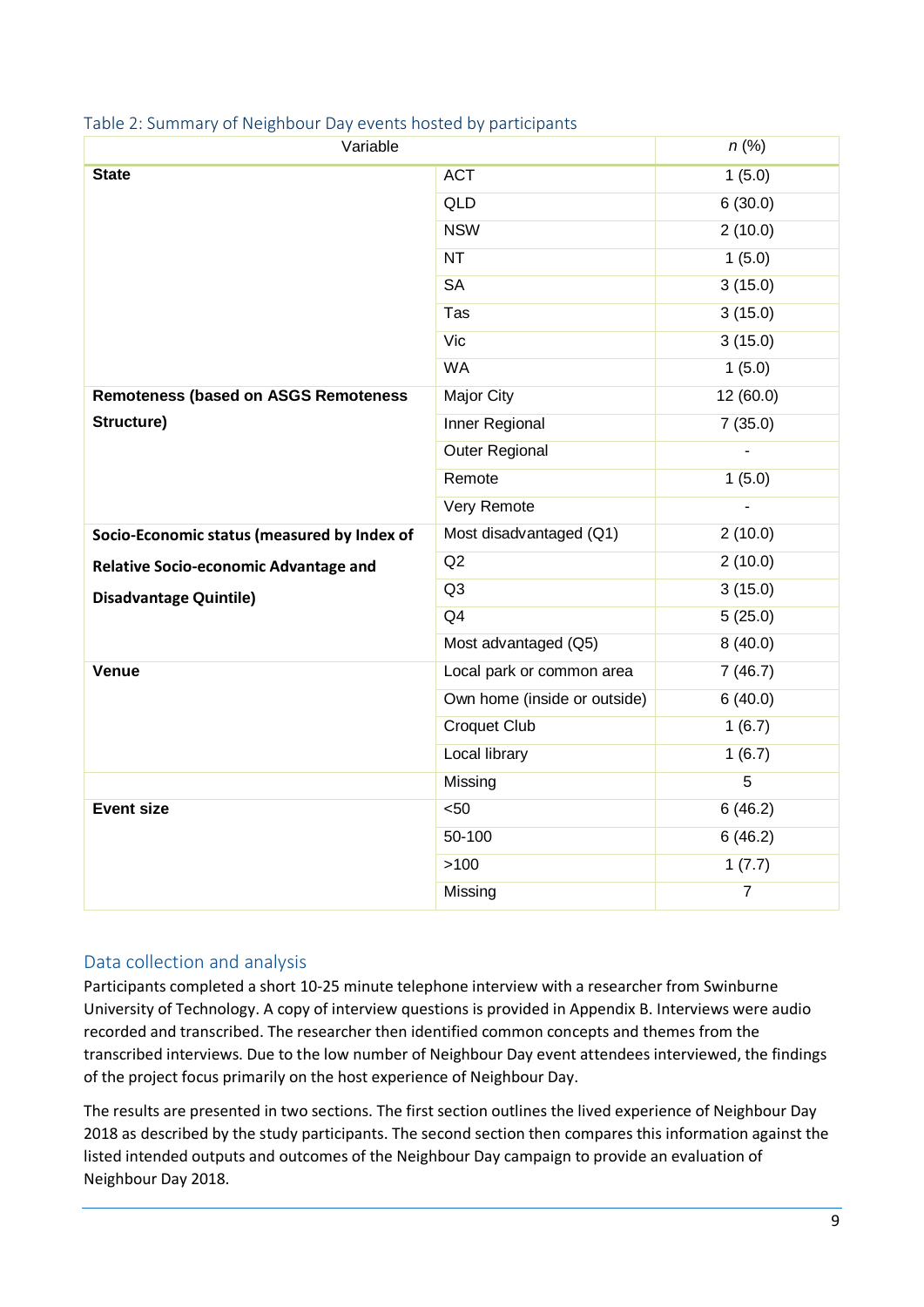# <span id="page-9-0"></span>The lived experience of Neighbour Day

## <span id="page-9-1"></span>How do people hear about Neighbour Day?

The majority of hosts reported hearing about Neighbour Day through word of mouth (7 hosts), local media (6 hosts) or internet posts (4 hosts). Interestingly, none of the hosts reported attending a Neighbour Day event prior to becoming a host.

Host reported using multiple ways to advertise their Neighbour Day event, e.g. *"We advertised it by leaflets and by email and on our Facebook website and by word of mouth."*

#### *Preferred event advertising methods*



Six hosts made use of the advertising materials provided by the Neighbour Day website, however most of these hosts reported altering it to suit their neighbourhood.

*"I think I used the little template [the Neighbour Day website] had, used it as a bit of a basic layout. We redid it ourselves on the computer and then just printed off a whole lot of sheets. Then we just stuck magnets on the back, so people can at least stick it on their fridge, try and remember it."* 

## <span id="page-9-2"></span>Why do people host a Neighbour Day?

Participants seemed to choose Neighbour Day, as a specific event, because it **aligned with the aims of their existing activities,** and provided additional structure, recognition, and legitimacy to their existing neighbourhood social events.

*"When I saw this Neighbour Day, I thought, 'This is a perfect date to swing off and make it a date that we can all remember and start making that our date.'"*

*"It's an impartial, respected reason for bringing people together. That makes it much easier than any one person trying to have to bring people together for their own… subjective little party."*

Another key reason to host Neighbour Day, reported by 13 hosts, was the **desire to foster neighbourhood support networks** through creating new social connections, or deepening existing ones.

*"For me personally I feel there's great value in engaging not just for me but for communities to be engaged, to be connected, so we can create safer communities, healthier communities. We can address*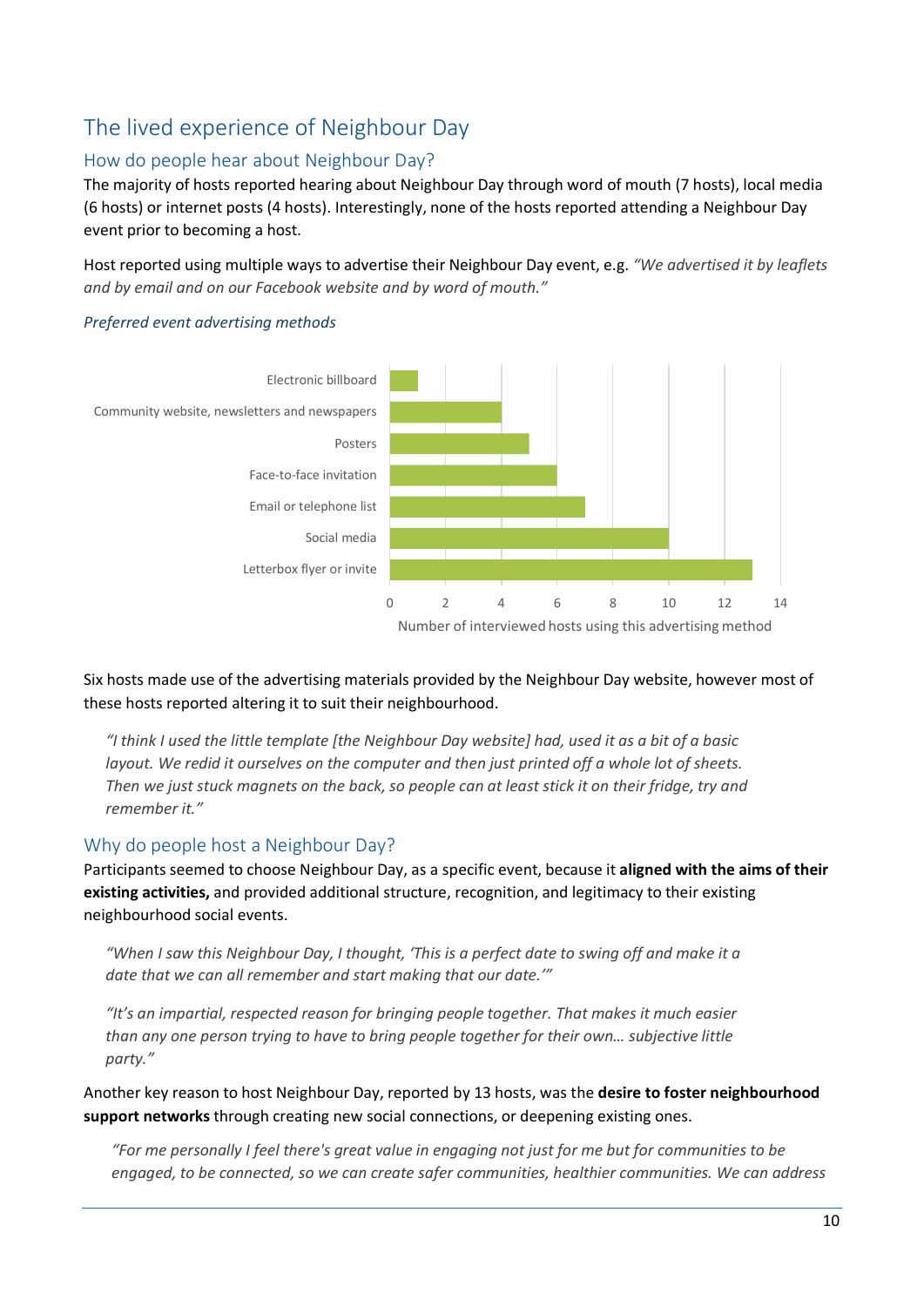*things like loneliness and depression and social isolation through connecting with people who are around us….I still think that there is something really important about connecting with those that live around us. And looking out for those that maybe are slipping through the cracks and not connected."* 

 *"I was very conscious of knowing a few neighbours but most neighbours not having much to do with you, might wave to them as they drove off and say g'day but not a lot deeper. I thought here's an opportunity to engage at a deeper level with our neighbours and do something around Neighbour Day."* 

Eight hosts also mentioned being motivated by a **sense of social responsibility,** often driven by their childhood experience of community.

*"I guess we have a fairly strong ethic of giving back and that's important to us. We think that building community ultimately pays dividends. It's good for everybody's concerns."* 

*"Because it's just the way we've grown up. I suppose I've grown up in country areas so it's a good way of* living, looking out for each other and being associated with another small group that you know."

Community group and council hosts also reported being motivated by a **desire to promote community groups and activities,** and to support the Neighbour Day movement more generally.

*"As President of the community garden, I thought that it was a good way to get more people in the neighbourhood to know about it and to give them the opportunity to turn up, opportunity to be a part of it".* 

*"I liked the idea of growing the awareness and focus on this. I figured the more support Neighbour Day got, the better."* 

#### <span id="page-10-0"></span>Why do people attend a Neighbour Day?

Attendees reported being motivated by an **ongoing desire to engage in their local community.** For one attendee, this desire was driven by a current sense of isolation but the other attendees, just like the hosts, seemed to already be engaged in their community.

*"The fact that I was isolated. I've really got nobody that I know or in my family or anyone, so I was trying to meet neighbours."* 

*"I try to be a part of the community. I do try and attend these things with my little girl. It's good for her to see and hear, you know, like the indigenous speaker or like hearing about the community orchard."*

#### It seemed that the main difference between attendees and hosts was not a desire for community engagement, but rather their **capacity** to get involved.

*"There's nothing out there. The things that are available aren't affordable or they're just not close enough or I can't get to them, keeping in mind I've got three children."* 

*"I said, 'When are we going to have another meeting?' They said, 'Oh we'll have to do another one next year.' I said, 'Wait until then? What a shame.' It's not ever me that arranges it. I just know that somebody is beautiful around the area that will suddenly say, 'When do we get together again?'"*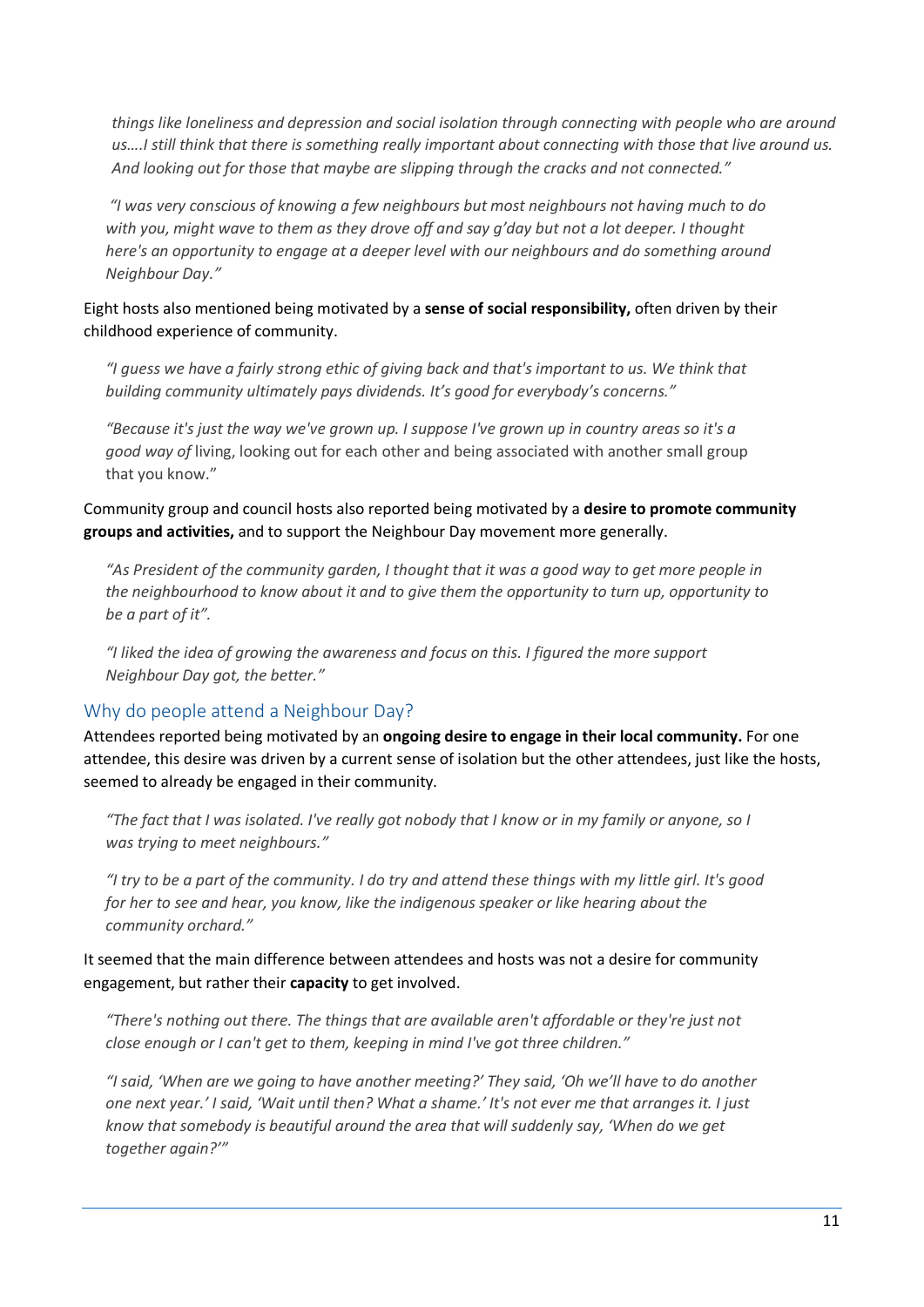## <span id="page-11-0"></span>Who hosts Neighbour Day events?

Neighbour Day hosts are diverse. In this study, twelve events were hosted by individuals or groups of neighbours, five events were hosted by community organisations (i.e. Neighbourhood Watch, Lions Club, Community Garden, Friends of the Neighbourhood) and three events were hosted by councils. For ten of the hosts interviewed, 2018 was their first year hosting an event. Other hosts had been involved with Neighbour Day for up to 8 years (average: 3 years).

Individual hosts were mainly:

- White (13 out of 22)
- Female (9 out of 22)
- Living as a couple with children (6 hosts out of 22), or without children (6 hosts out of 22)
- Middle-aged (range 32-68 years, average 52 years)
- Long-term residents of the neighbourhood (range 1-40 years, average 12 years)

Participants who were asked why they thought people with this profile were more likely to host events, attributed it primarily to their increased capacity. That is *"They have the confidence, the time, the maturity, the connections and resources."* Three participants also commented on the increased social engagement of women.

#### <span id="page-11-1"></span>Who attends Neighbour Day events?

Hosts described a broad range of attendees, of different ages, ethnicities, and from different areas of their suburb. However, children accounted for a significant amount of the attendance at many of the events. This is likely due to the 2018 theme, *"It takes a neighbourhood to raise a child".*

*"We had quite a mix of cultures. We had a number of people from Asian backgrounds, a large number of Aboriginal people."*

 *"I was pleased that we got the numbers that we did and the stretch of people that we did from the various areas. They weren't all from a particular area in [our suburb], they were from a variety of different streets."* 

*"There was some people in our street that came and they were in their mid to late eighties. There were few around that vintage and then it sort of dropped down probably to the ones with the younger children. Yes, there was a good range of ages."*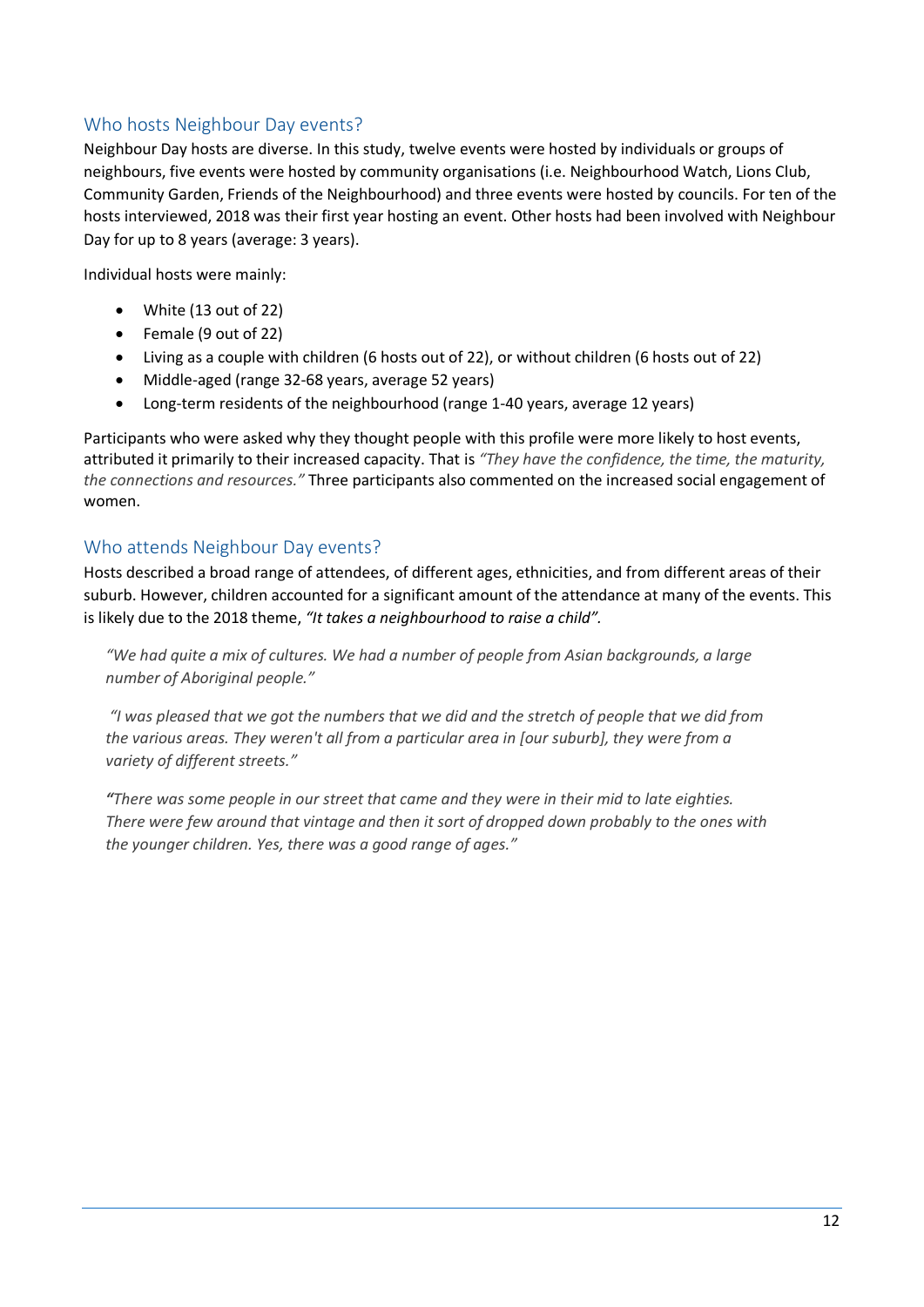#### <span id="page-12-0"></span>What happens at a Neighbour Day event?

Below we provide a snapshot of some of the diverse ways to celebrate Neighbour Day.

#### **A council event**

This is a small community library. The council sent us all posters to put up because they wanted to encourage the community to hold events. I think they have farm vouchers they were giving away too. I did notices on the board, a bit of social media, and using the groups that use the library, so that was a good source of promotion....We had morning tea. I think it was 10-12 on a Saturday. I invited all the other community groups, like there's a Men's Shed and the golf club and the art gallery, the swimming club or whatever. I just sent out messages there, people just came. We had a chat. It wasn't a formal thing, it was come in, have a chat, to meet some people....It's quite a bit of work but it's worthwhile. I thought I'd have it every second year only because then the other years you hold something else so it's more special.

#### **A constantly growing event**

Our first Neighbour Day was March 2014. We had a barbecue in our front yard and we had people from 9- 10 houses. It was a nice, casual event. People who'd never walked up our end of the street were there. Since then different families have hosted. We've tried afternoon teas, we've had a barbecue and we've settled on morning teas. We have an informal committee that's probably 3-5 families that have been involved over the years. We have someone develop a flyer and we try and cover the houses in our neighbourhood with a letter box drop. It's been nice to keep breaking the ice, particularly with new families in the street. The last couple of years we made an effort of having lots of kids things to do. This year someone came up with the idea of having a swapping and sharing thing, so whether it's books or clothes. Someone took responsibility for arranging that on the day in our park. Something a little bit different.

#### **A new community group event**

We arranged to have a croquet day at a croquet club. Free tea and coffee and a little bit of music and free tuition on how to play croquet. We advertised it by leaflets and by email and on our Facebook website and by word of mouth... It was a bit disappointing, really. I thought, "It would be nice to get 80-100 people." I suppose we ended up getting 50-60 all day. We charged \$2 entry and that went to Neighborhood Watch... We asked for contact details, we talked about local issues, development issues, crime issues and road widening issues when and where appropriate. Some people got involved in local politics. We had thought of doing something a little bit more upmarket like finger food or plates of sushi and charging or having a champagne breakfast. Lots of crazy ideas have been thrown up and never come to fruition. But you know we're always thinking. We are definitely planning to have Neighbor Day there again in March next year.

#### **A small neighbourhood gathering**

Myself and my wife and this other couple who have a carport organize it. To advertise I send out an email update and for the rest put a note in the letterbox saying it's coming up. I used to get people to R.S.V.P. but I don't bother anymore. We get fairly consistent numbers and it doesn't make any difference. We previously had it in the park which is in the middle of the Place. For the last few years the day that we chose ended up being too hot or too wet so we're having it in somebody's carport. Between the two couples we provide all the tables, chairs, urns, tea and coffee and odd or even-numbered houses bring a plate to share. People just come at a particular time but in reality, people drift in a bit later or leave a bit earlier. We thought about having it more often but I think once a year suits us. It's not a burden and it's just an opportunity to renew acquaintances and make sure we keep in touch.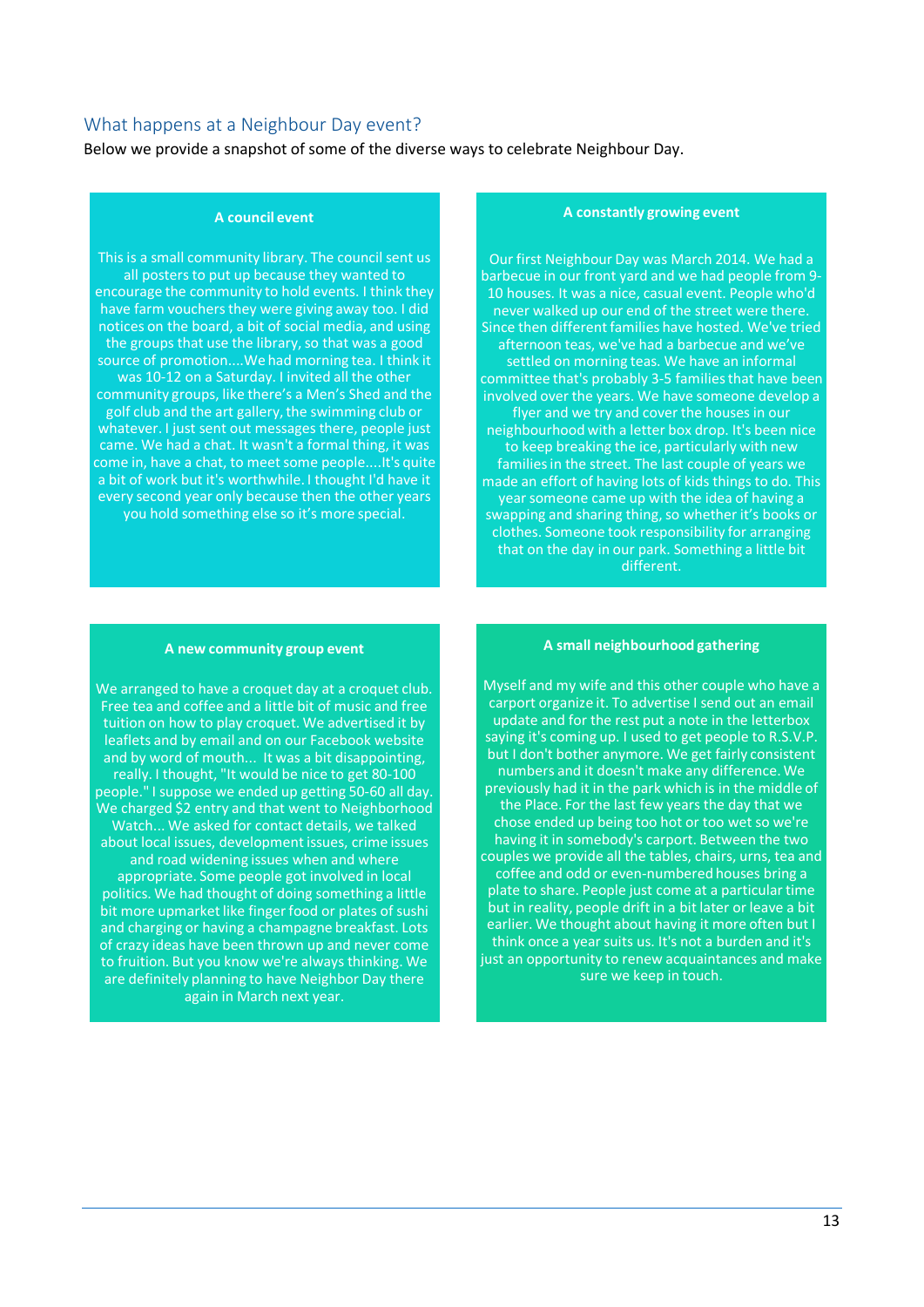Despite the diversity, some key commonalities emerged from the interviews.

#### <span id="page-13-0"></span>Setting the right tone

It was important to hosts that the event was adapted to the local community and provided an **inclusive, informal, and friendly environment** for social interactions among neighbours.

*"We do letter box drop a fair stretch, we've got a discrete neighbourhood, discrete suburbs and we pretty much try and make sure everyone is invited."* 

*"I just sent out messages there, people just came. We had a chat. It wasn't a formal thing, it was come in, have a chat, to meet some people."* 

*"I love them [every Neighbour Day event] all. It's a funny thing to say but I'm overcome by the fact they're all so good. They all talk to each other. There's no dirt, there's no nastiness. It's all just everyone helping each other."*

#### Some hosts reported actively **facilitating social interactions,** but this was generally not necessary.

*"There was a few introductions, but as I said there was the sausage sizzle, so by the time people went out and stood in the queue and got their sausage they were mixing together."* 

#### <span id="page-13-1"></span>Food

The universal feature of Neighbour Day events was **food**, with hosts mainly organising barbeques, afternoon teas, and morning teas. Two hosts organised smoothie bikes for their events, while one host organised campfire damper-making and another hosted a neighbourhood dinner. Food was generally brought by attendees, funded by the council, donated by a community organisation, or provided by the host.

*"I said to everyone, 'Everyone bring a plate.' And we ended up with way too much food."* 

*"[The] Council, they were promoting it again. They said that if people wrote in and spoke about what they were planning to do, they were going to be giving out some barbeque packs. We did that, and we were successful in winning a barbecue pack."* 

"*We borrowed a smoothie bike from one of the s*chools. *Yes, that was quite nice because we sourced some locally donated fruit and things like that. Fruits from people's gardens and mint from people's gardens.*"

*"I usually do the baking, I have a little piggy bank every now and again that I might put on the table or they'll just say, 'Look, here's some money towards ingredients.'"*

#### <span id="page-13-2"></span>Activities

Some hosts, especially community group and council hosts, also organised **Neighbour Day activities**. These included community group stalls and presentations, free henna, music, a book and clothes swap-meet, games for children and adults, croquet, community art projects and a neighbourhood scavenger hunt.

*"Four or five different groups turned up. There was a local Bushland group that had a stall and a tent. We had the Lions Club, local councillor, the state MP, we had the federal MP so we had all three levels of politicians. Then there's actually a musical theatre company who had a rehearsal room in the park. They actually put on a little extract from their forth-coming production, South Pacific."*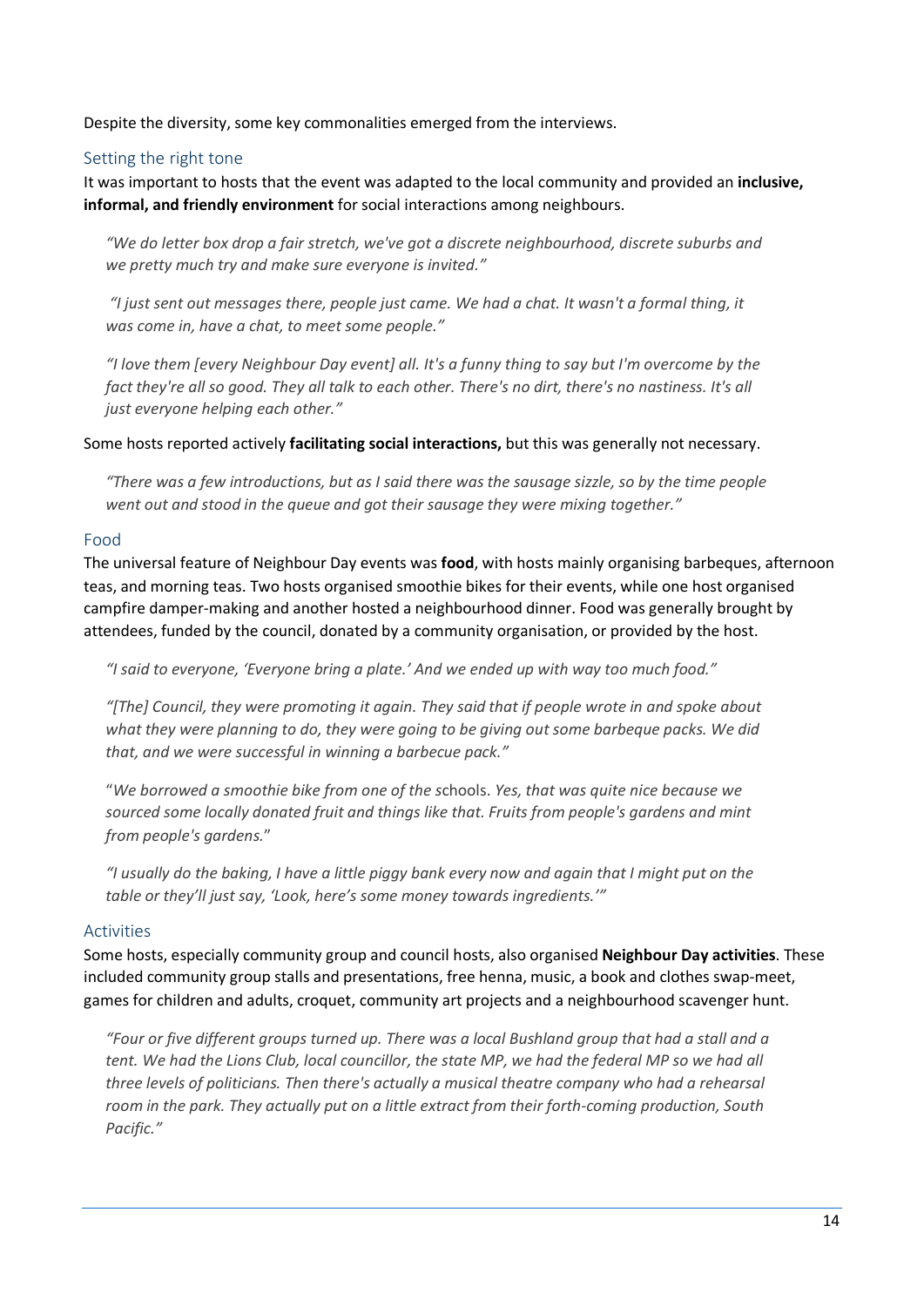*"We put together a little scavenger hunt, so the idea was to have families teaming up and going looking around the neighbourhood. There was a bit of a focus on... points of interest like which house has a mosaic dragon on its letterbox and stuff. But also, things like what's the speed limit at this point and how many meters from the playground you have to be before you can smoke."*

Experienced hosts reported **rotating these activities** to maintain engagement with the event and to encourage others to contribute to the event organisation.

*"This year someone came up with the idea of having a swapping and sharing thing, so whether it's books or clothes. Someone took responsibility for arranging that on the day in our park. Something a little bit different."*

#### <span id="page-14-0"></span>Challenging weather

One of the key challenges mentioned by participants was the unpredictability of March weather. Some participants reported having to move the location because the unpredictable weather prevented them from hosting the event in an outdoor space.

*"On the day we ended up changing a few things because it was meant to rain, and then it wasn't, then it was windy, and it wasn't. We were really unsure of how exactly things would play out because the weather was just being so unpredictable."*

*"We usually organize that in our local barbecue area but because the weather was very threatening, one of our neighbours agreed to move it to their house"* 

#### <span id="page-14-1"></span>Council support

One of the most important themes that emerged from the interview was the effect on hosts and events of the support, or lack of support, from **local councils**.

*"I really want to continue but the thing, I just discussed this with the council itself, I had very little funding from them. Even to book or hold an event in a council-owned reserve you have to pay \$150. That's the problem. I've been doing it but I can't continue doing things out of my pocket."*

*"[The Council] don't want to know because they can't support it because of all the barriers that they create through their procedures. Then I'll have to have third party insurance. I'll have to have a traffic management plan. Now in Queensland, they're introducing, we have to have water barriers, you know those plastic things that they fill with water, that's about \$500, \$600, just for one event, and it's a lot of paperwork."* 

*"At first, I was worried that it would grow too much and I would be financially disadvantaged but the money [from the council] just helps you feel like you could invite more than just your closest five neighbours. That's how I think it enabled it to grow so much."* 

#### <span id="page-14-2"></span>The effect of Neighbour Day have on the community

#### <span id="page-14-3"></span>Social cohesion

The most immediate effects of Neighbour Day reported by participants were **creating new relationships**, **renewing past relationships,** and **deepening existing relationships**. There was also evidence that these relationships persisted after the event.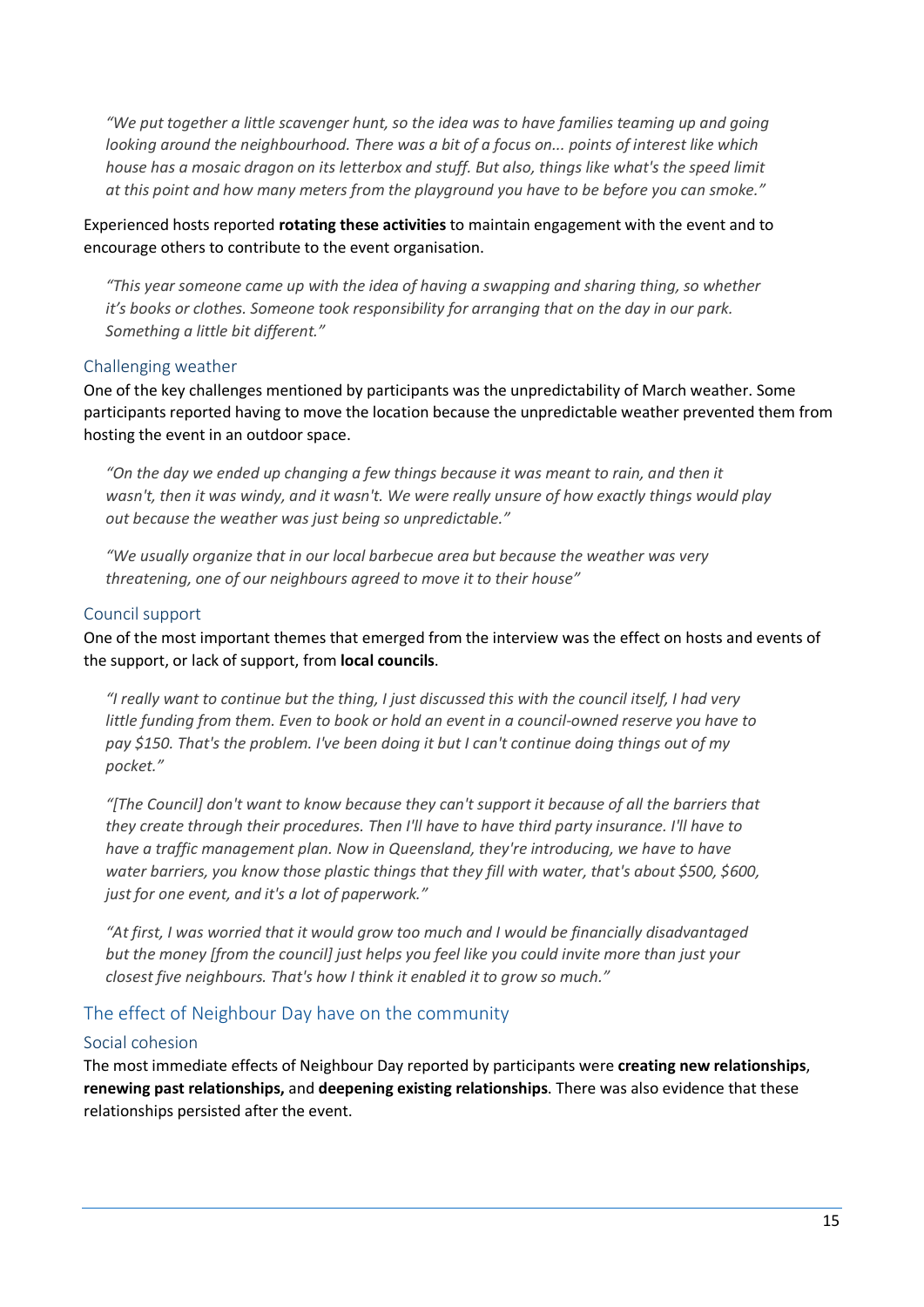*"It actually opened up that circle and we've had some people from [the] other street come along to our little morning tea that we put on. I feel like we've met more people. It's nice to feel that you know more people in your immediate area."*

*"[At our Neighbour Day] there were two young moms with young-ish kids that haven't met before. One was in the middle of the street, one was up the end. For almost a year [after Neighbour Day], they met up every Sunday and sat in front of their houses and watched the kids play. It was nice seeing that."*

*"One of the very nice thing about it is that right now if we go on a walk I always love that we really don't need any more social lives just go around neighbourhoods and sort of chat with the people that we meet, so that's very nice. We also gained a couple of friends which we see more often."*

These strengthening relationships often led to increased **neighbourhood trust** which in turn led to neighbours experiencing a **greater sense of safety** in their neighbourhood, and **offering support** to each other.

*"The neighbours leave their kids with us when they just go to the shop instead of telling them to get in the car and come with them and interrupting their play. That only happens because of the trust that's built between the parents. That only happens as a result of these Neighbour Days that we do."*

*"It's important because it's a safer area if you know everyone in the area. You can look after anyone's property and children, if you can see an animal that's escaped and know where it belongs. Where I used to live before, our dog escaped and some neighbours had got it and looked after it for me and just things like that. Just helping each other out, just being friendly. It's the only important thing."*

#### <span id="page-15-0"></span>From little things, more things grow

Many of the hosts reported that since hosting a few Neighbour Day events, other **neighbours have started to organise their own community events**, or have offered to help with the existing events.

*"It's sort of grown a bit really with birthday parties and poetry gatherings and cycling and singing."*

"Neighbour Day was a bit of a kick-off point for some more stuff. Not just the physical changes in the park like the stuff that we've built in there. It included, besides the mural, there's also a yarning circle*. It also, was a kick-off point for me to run an event called hobby exchange."* 

*"Well, I suppose I started off organizing them but now, a couple of the people have retired. They've got more time and they actually go on walks together. They're the ones that wanted to start a Christmas party up. So I suppose I gave them a little bit of confidence having done Neighbour Day to start with as well, knowing what it's like."*

This is important for some Neighbour Day hosts as they wanted neighbourhood events to be communityowned rather than associated with a single organiser.

*"I'm accepted as being one of the [neighbourhood] organizers and I am very reticent about being kingpin, about being the person who bosses everyone around because that will alienate as many people as it interests."*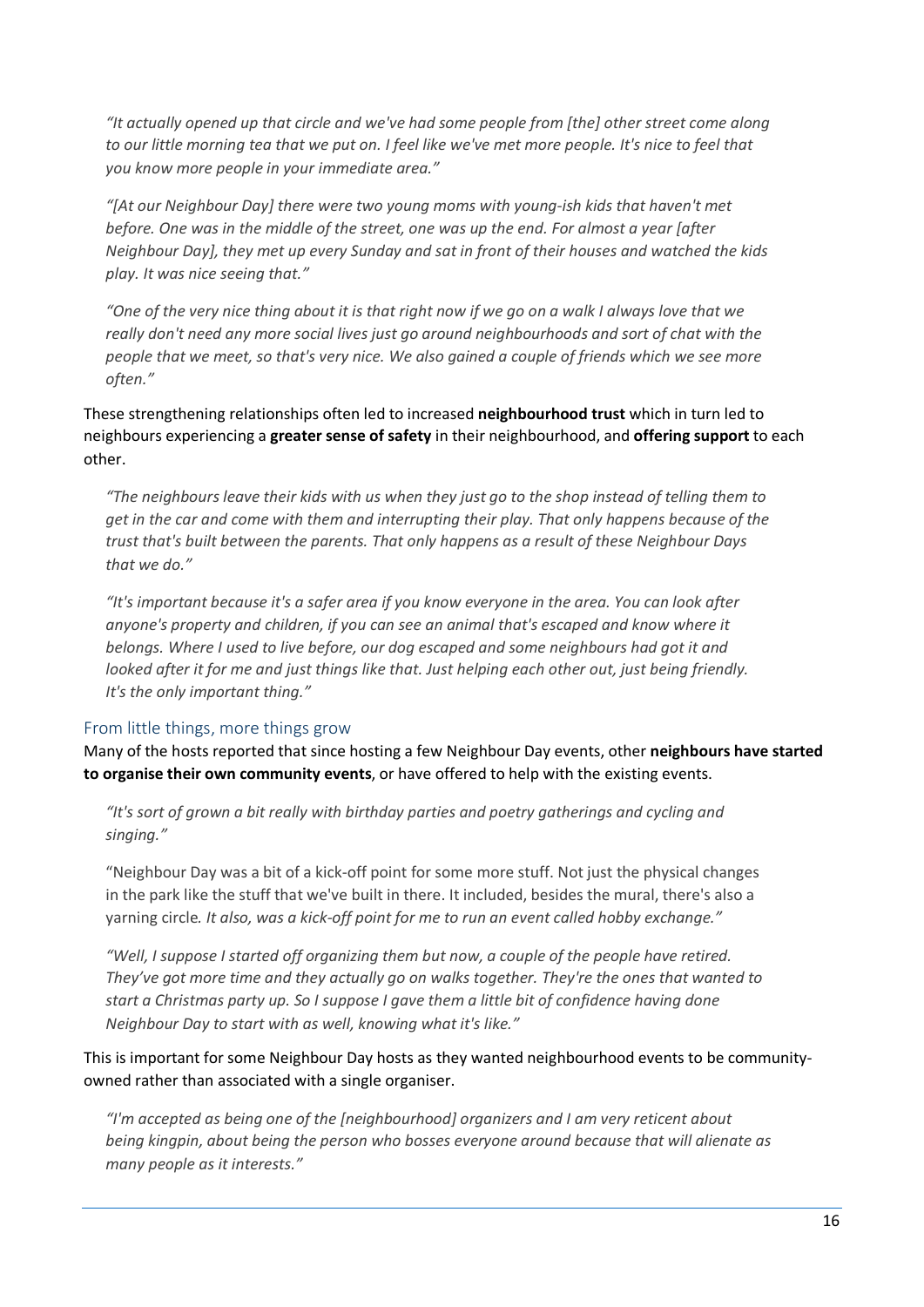Participants also provided examples of how Neighbour Day has led to more people **joining existing community groups**.

*"We encouraged a few neighbourhood kids whose parents are saying 'they're 14 and getting up to no good', I say, 'Why don't they come to the surf club? You get first aid training and that sort of thing.' It goes both ways."*

*"Out of those people who came [to Neighbour Day], they all joined the garden which was great for us. Since then, others from there have joined."*

#### <span id="page-16-0"></span>Perseverance is key

Some new hosts reported disappointment at the low turn-out for their first event, especially given the effort they put into the event. However, more experienced hosts reported that over time, their events have increased in attendance and have required less organisation.

*"In the beginning I remember the kids saying to me, "Mum, that was a bit awkward." Now, I don't need to do much at all. Everybody knows what we're doing and goes with the flow."*

*"There's probably only a couple of families currently that are not engaged in anything and some took a few years to warm up to it."*

These improvements reported by experienced hosts are likely due to a combination of i**ncreased community ownership of the event** and **hosts learning from previous events.**

*"It's got a life of its own. These people enjoy it enough so somebody would take turns doing it, I think."*

*"We had it in the park which is in the middle of the place… and then we had the carport as a backup…We had it in our house one year and my wife decided that wasn't acceptable because…it was wet and it became a bit muddy from kids running through from inside to outside. We decided that wasn't quite the best way. This other carport has been doing it [since]."*

However, experienced hosts still reported needing to **regularly host events** to maintain existing relationships and welcome new residents into the community.

*"Different people have come that may not have been to events before, it's been nice to keep breaking the ice and particularly with new families in the street which happens a bit."*

*"Most people basically don't talk to each other, then don't know each other. Our event started the discussion going. We probably still have a long way. Because basically changing people's behaviour is probably not that easy, but our neighbourhood is getting much more and more together, and we're organizing more and more things."*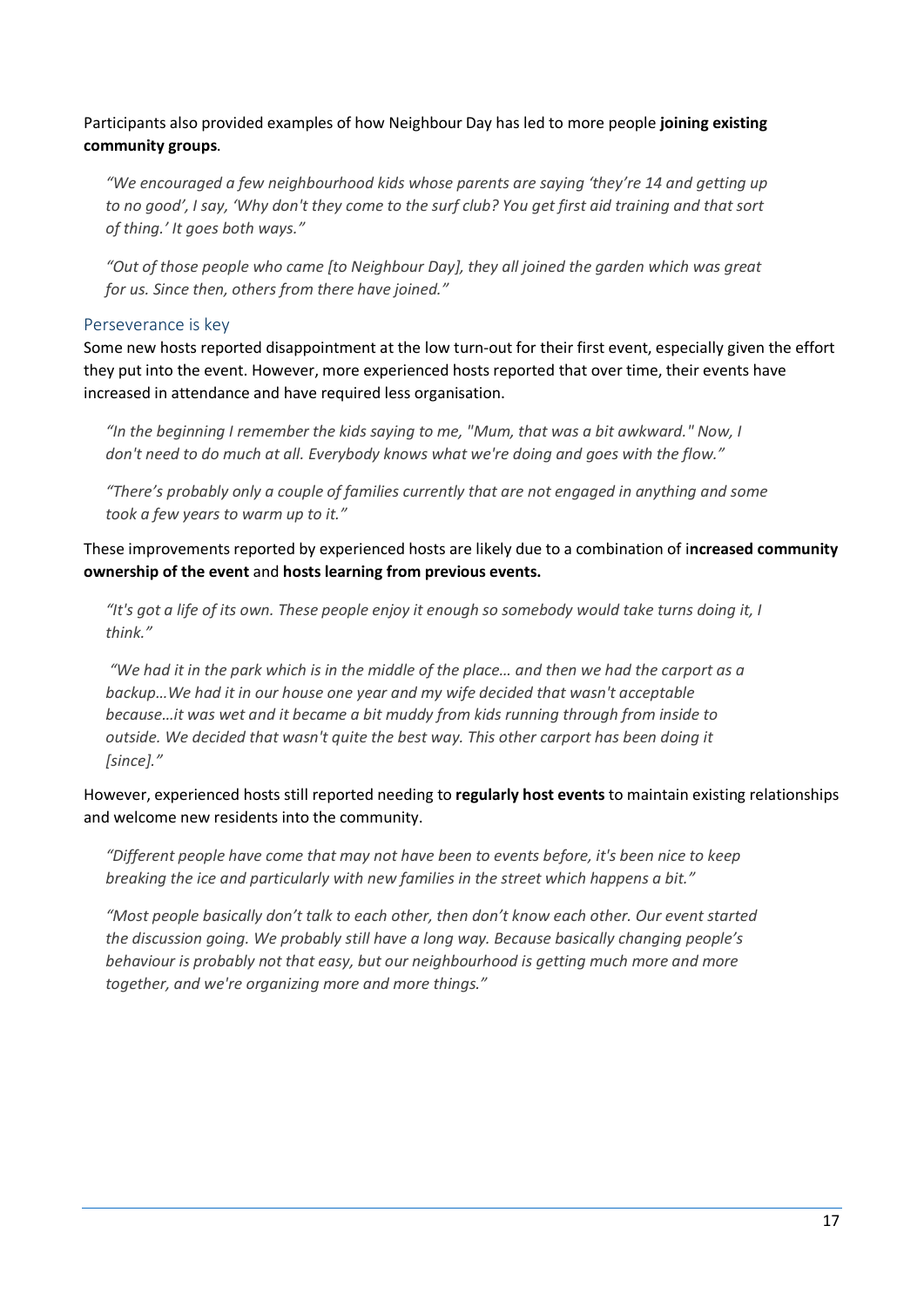## <span id="page-17-0"></span>Qualitative evaluation

Given the cross-sectional nature of the study, and that 50% of interviewed hosts reported 2018 as their first Neighbour Day event, it is difficult to determine many of the Neighbour Day campaign outcomes. However, there is evidence in the qualitative analysis to support some of these outcomes.

## <span id="page-17-1"></span>Output effectiveness

The main intended outputs of the Relationships Australian Neighbour Day campaign include: social and mainstream media; resources to support events; launches, seminars, presentations; Neighbour Day events; connections with stakeholders; merchandise; competitions; reports, newsletters; research and evaluation.

#### <span id="page-17-2"></span>Media

One of the greatest area mentioned by participants in which they would like more support from Relationship Australia was a continued effort to raise awareness of Neighbour Day through media communications.

*"Look, if there's anything Neighbour Day nationally can do to create more awareness and inspire people to get involved."*

The need for further work in this area is suggested by the fact that 50% of the new hosts interviewed reported having learned about Neighbour Day through word of mouth rather than via the media.

#### <span id="page-17-3"></span>Resources to support events

Hosts generally reported satisfaction with the level of **support currently provided by Relationship Australia**.

*"I think the resources are great and we use them as we need."*

*"I heavily use the information which is posted on Facebook and website, on the day-to-day publishing information. I think that for me it's really good to think of how to keep people informed of benefits of knowing your neighbours. There are a lot of stories which I quite often share or republish."*

#### However, one host reported difficulty navigating the website to access resources efficiently.

*"The Neighbour Day organization had a whole lot of online material that we could use. I found them a little bit hard to access. I could go in and follow the links and you've got all these icons and they're not described very well. You've got to actually click on them and wait for them to open and then decide whether we're going to use… It took me a little while to wade through them and I got distracted and had to go back and then I couldn't find the one I wanted, so I had to click on them again and open it again."*

#### Another reported a lack of flexibility in the provided resources.

*"I didn't use a lot of the stuff on the website. It wasn't quite relevant. It has a theme and the theme's not ours. I think next year the theme's something about loneliness or seniors or something, isn't it? I don't want to focus on that. I think if there'd been something simpler, just simply to say, "It's Neighbours Day" and then there's just space underneath it. It also tended to be too wordy."*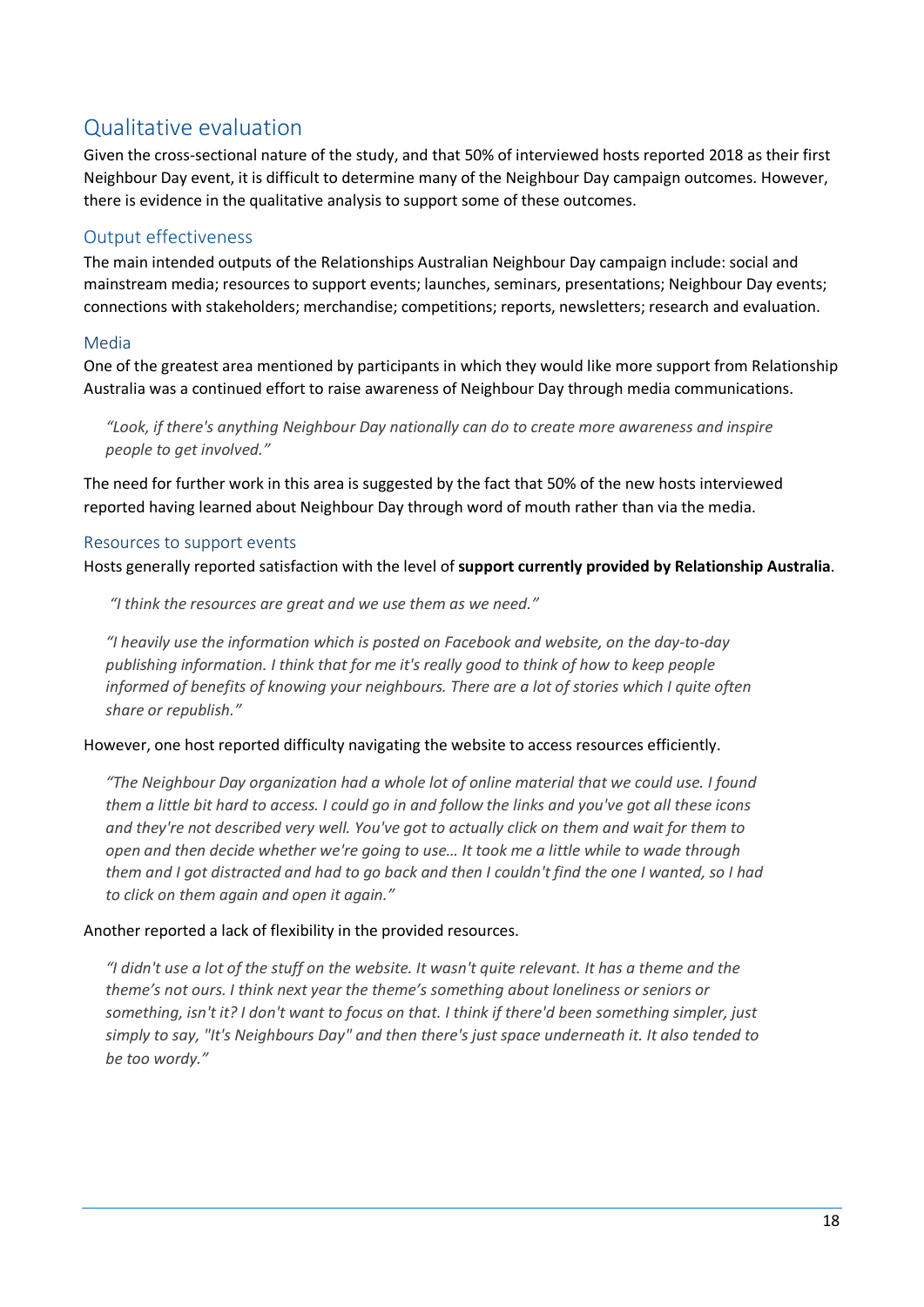Some of the hosts' suggestions about potential further support from Relationship Australia also suggested a lack of familiarity with some of the resources. Indeed, two hosts reported not having accessed the Neighbour Day website at all.

*"I think being able to tap into some expert on different things would be a benefit to the neighbourhood. Something like a theme every year to work with."*

*"I think, probably, one thing they could maybe do is have a rotation maybe of themes. One year it might be, collection and recycling of tin cans. Just maybe suggest some things that there are trigger points which are useful. It's shopping, gardening, tidying up, taking stuff to the tip."*

*"I don't know if they can run some sort of thing where people could post a short video, even a one-minute neighbourly message from each event. Have it on a Facebook page or something like that."*

None of the hosts, when asked, reported engaging with Neighbour Day on twitter.

#### <span id="page-18-0"></span>Merchandise and competitions

Those participants that were aware of the merchandise and competitions reported overwhelming positive experiences. It seemed that while all hosts were already dedicated to hosting future events, the small prizes provided highly-valued recognition of their efforts.

*"We were very lucky because they wanted feedback as to how our Neighbours Day went. I just quickly did a bit of a spiel. Then, we ended up by winning the Victorian Prize for us as a group, which was amazing. Not that we did anything super-duper special, it was just that, I guess, I entered it and they liked it that we've done it to so many people in the slightly wider community, so we won."*

*"I contacted Neighbour Day and they generously gave us some giveaways and some pens and pencils and some stuff for the kids and some other collateral. All that stuff was provided by Neighbour Day organization, badges and so forth and that was useful."*

*"In Neighbour Day, council won a small prize of I think \$1,000. We just submitted our paperwork about what we'd done and then they gave us \$1,000. We went on to do another amazing project… That was a lovely follow-on and it meant that we were able to expand on the concept of Neighbour Day. We're now looking at doing some similar projects. That was much appreciated."*

#### <span id="page-18-1"></span>Short-term outcomes

<span id="page-18-2"></span>1. Increased knowledge and awareness of Relationships Australia as the home of Neighbour Day

Of the hosts interviewed, only 4 (15.4%) mentioned Relationships Australia or were aware of the organisation's link with Neighbour Day. Some hosts reported believing that their council was the group responsible for Neighbour Day. This suggests that more work is required to raise awareness of Relationships Australia as the home of Neighbour Day.

#### <span id="page-18-3"></span>2. Increased knowledge and awareness of Neighbour Day

The increased rates of attendance reported by hosts, and the large number of new hosts included in this study suggest that knowledge and awareness of Neighbour Day is increasing.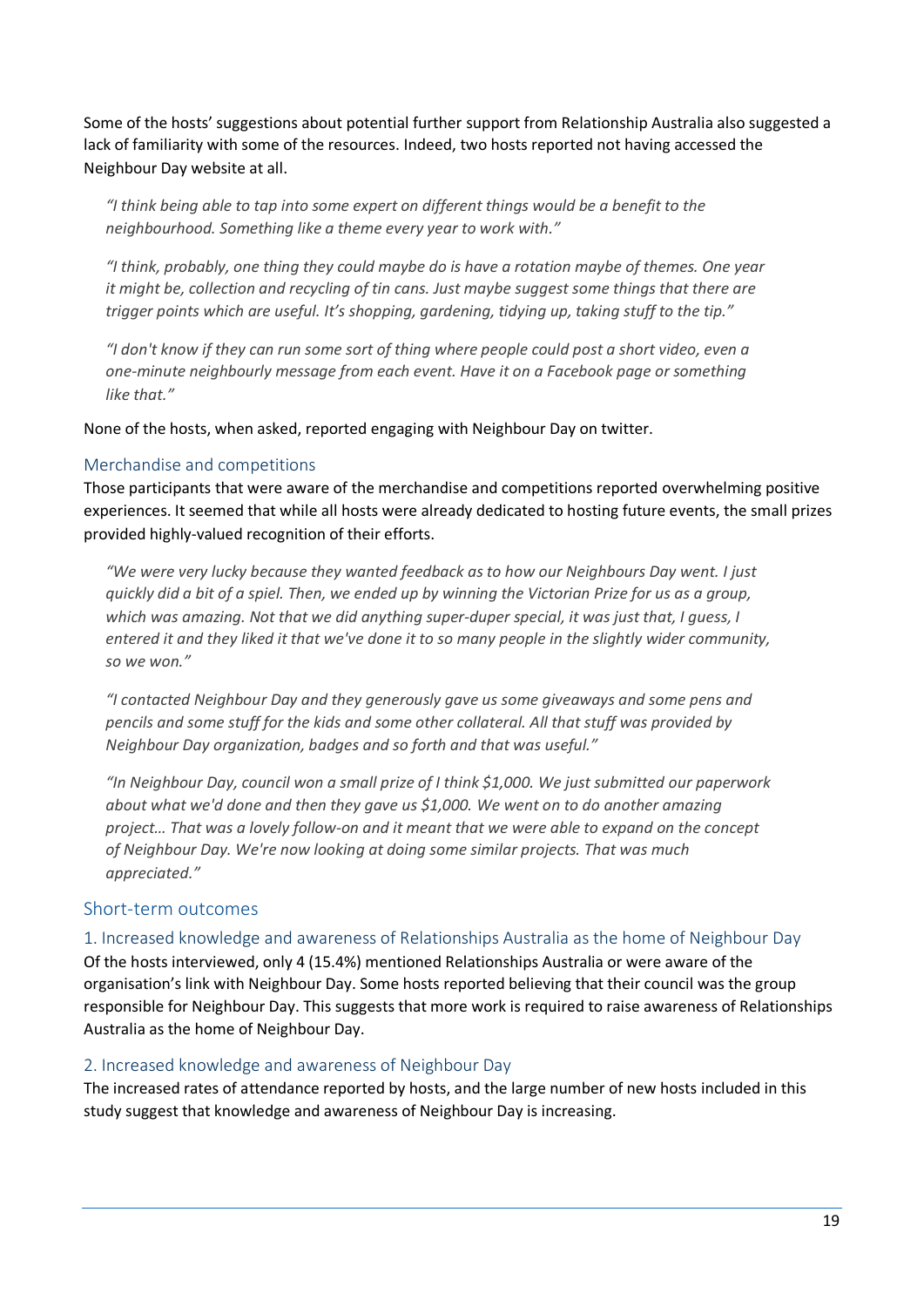#### <span id="page-19-0"></span>3. Increased support of Neighbour Day from individuals and organisations

The large number of new hosts included in this study suggest that individual support for Neighbour Day is increasing. The support reported from community businesses, venues and in particular councils, also suggests increasing support from local organisations, although this was highly variable. Hosts reported [council support,](#page-14-1) in particular, as crucial in the host experience of Neighbour Day.

#### <span id="page-19-1"></span>5. Increased confidence in the community in hosting a Neighbour Day event

All interviewed hosts reported that they planned to host a Neighbour Day event in 2019, suggesting some level of confidence in hosting future events. However, one new host commented on their desire for the same level of event support from Relationship Australia for their next event, suggesting a lack of increasing host confidence and capacity.

*"I should think a consistency would be good. It would be handy to have the same level of support that we had in the first year."*

#### <span id="page-19-2"></span>Medium-term outcomes

#### <span id="page-19-3"></span>1. Increased contact between neighbours and community participation

The key themes o[f social cohesion a](#page-14-3)nd [from little things, more things grow](#page-15-0) discussed previously support the assertion that Neighbour Day increases contact between neighbours and community participation.

The most immediate effects of Neighbour Day reported by participants were creating new relationships, renewing past relationships, and deepening existing relationships. There was also evidence that these relationships persisted after the event. Participants also provided examples of how Neighbour Day has led to more people joining existing community groups, or neighbours starting to organise their own community events.

#### <span id="page-19-4"></span>4. Increased capacity in hosting events (less input required over time)

Based on the feedback provided by long-term hosts there is significant evidence of increased host capacity over time. This is likely due to a combination of increased community ownership of the event and hosts [learning from previous events.](#page-16-0) 

However, two hosts also reported that they had unintentionally become *"the designated neighbourhood lady"*, which meant that other people were unwilling to organise similar social events.

#### <span id="page-19-5"></span>Long-term outcomes

#### <span id="page-19-6"></span>1. Increased social capital

The host interviews provided some evidence of increasing social capital as a result of Neighbour Day, and [other community activities.](#page-14-3) Some further examples include:

*"I've been meeting someone with their kids at his place, at the pool, going swimming with them. He likes his facilities being used and I like someone else having a pool."*

*"I know my next door neighbour. We've watched their house for them. Some neighbours up the road had more stones in their garden they didn't need and they gave them to ones at the other end of the neighbourhood. One man got his bark delivered next to [another] house when it should have been his house. He had to move it all and there was heaps left and that got even to other neighbours. We've had a few pavers so we hand them on if they need them."*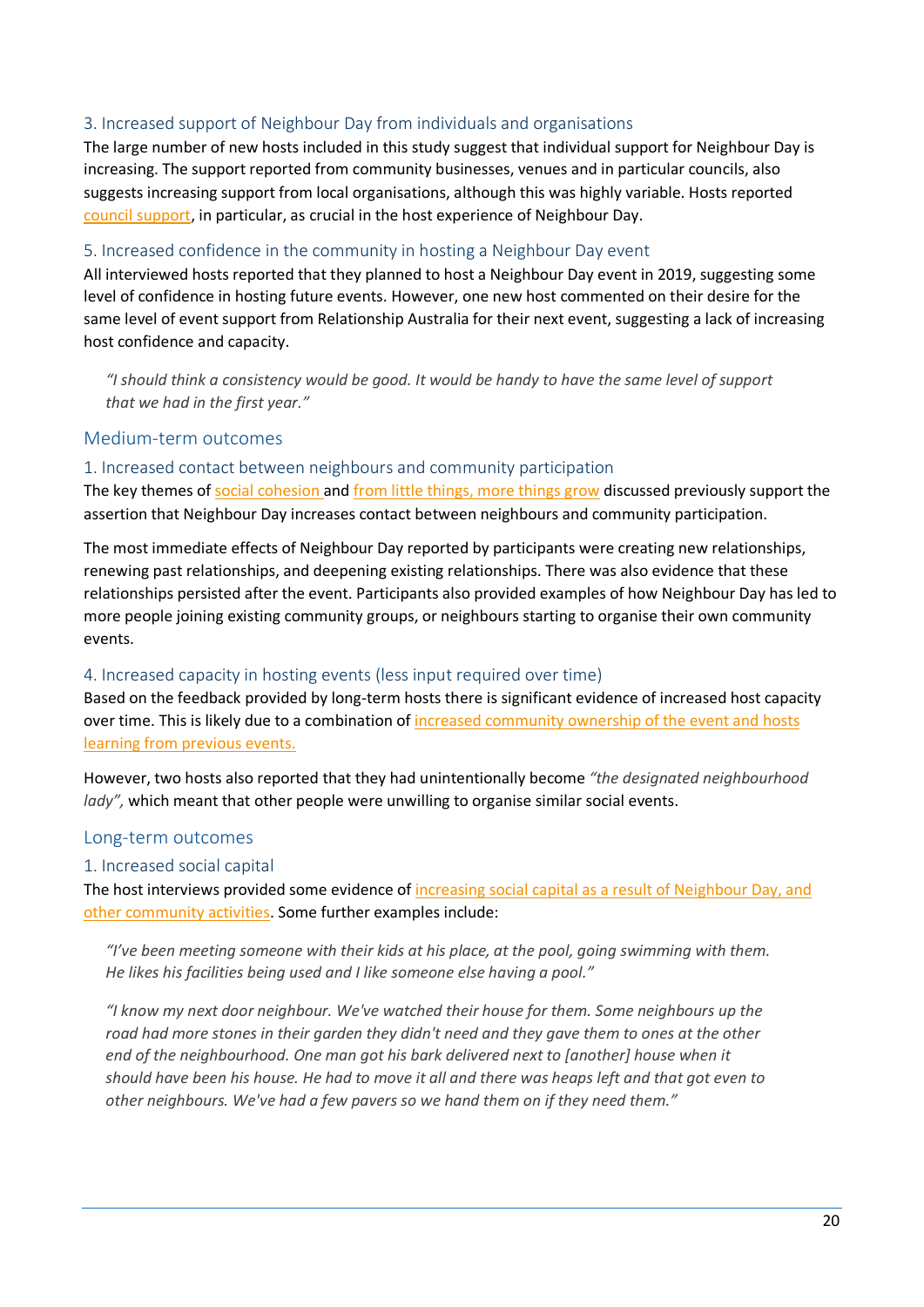The increased social capital has also led to some neighbourhoods collectively lobbying their local governments for new facilities and changes in their area.

*"We've both spoken and met with our local government Alderman who is now being voted as the Lord Mayor of Hobart. A barbecue is going to be put in, we've got the doggy poo bags, we've got the bin bags, safety issues were going to be looked at in the area, they're considering looking at maybe the type of trees that have been established because the neighbours aren't really happy with the type of the trees."*

#### In one instance, a host's attempts to get to know their neighbours even saved his life:

*"About five years ago, I had a cardiac arrest just before Christmas and I literally passed out on our back veranda. It was only the fact that my wife was there that saved me but she knew because we knew our neighbours. She knew the lady two doors down was an ICU nurse, gave her a ring and she came running out and took over CPR until the ambulance got here. Those two things; my wife being there at the moment it happened, and then our neighbour being just down the road. We had a phone number to call. It really reiterates how important neighbours are."*

#### <span id="page-20-0"></span>2. Social inclusion

Whil[e inclusivity was a key aim for Neighbour Day hosts,](#page-13-0) this was not always achieved. Key demographics that hosts reported were under-represented at their events included: residents living in rental properties and adult singles and couples without children.

*"The only ones who don't come immediately are two rented houses and they don't seem to respond which is fine. I make a point of it on the invitation to say, 'Whether you are a permanent resident or just renting you're more than welcome' but I can understand if you just renting you don't have the same interest in getting together with everybody, necessarily."*

*"A lot of stuff was aiming towards little children, which in this part of the world, it's actually quite an adult community. [We would like more] things for connecting us as adults rather than relying upon children as the connection."*

#### However, there was some evidence to suggest that isolated members of the community were being reengaged in their communities through Neighbour Day.

*"The kids could be down playing cricket, and there's a man down the bottom who doesn't have any children, but he'll come out and have a play with them. There's one neighbour that nobody had really seen before, and through different reasons they just, with work and life, they just hadn't really engaged with the other neighbours, been there 15 years, and I've notice they've been out and about a lot more, interacting with the neighbours."*

<span id="page-20-1"></span>*"This time we knew there was three kids diagonally across from us that would never come out. Their dad brought them out. Then as a result after that, the kids play all the time independently now."*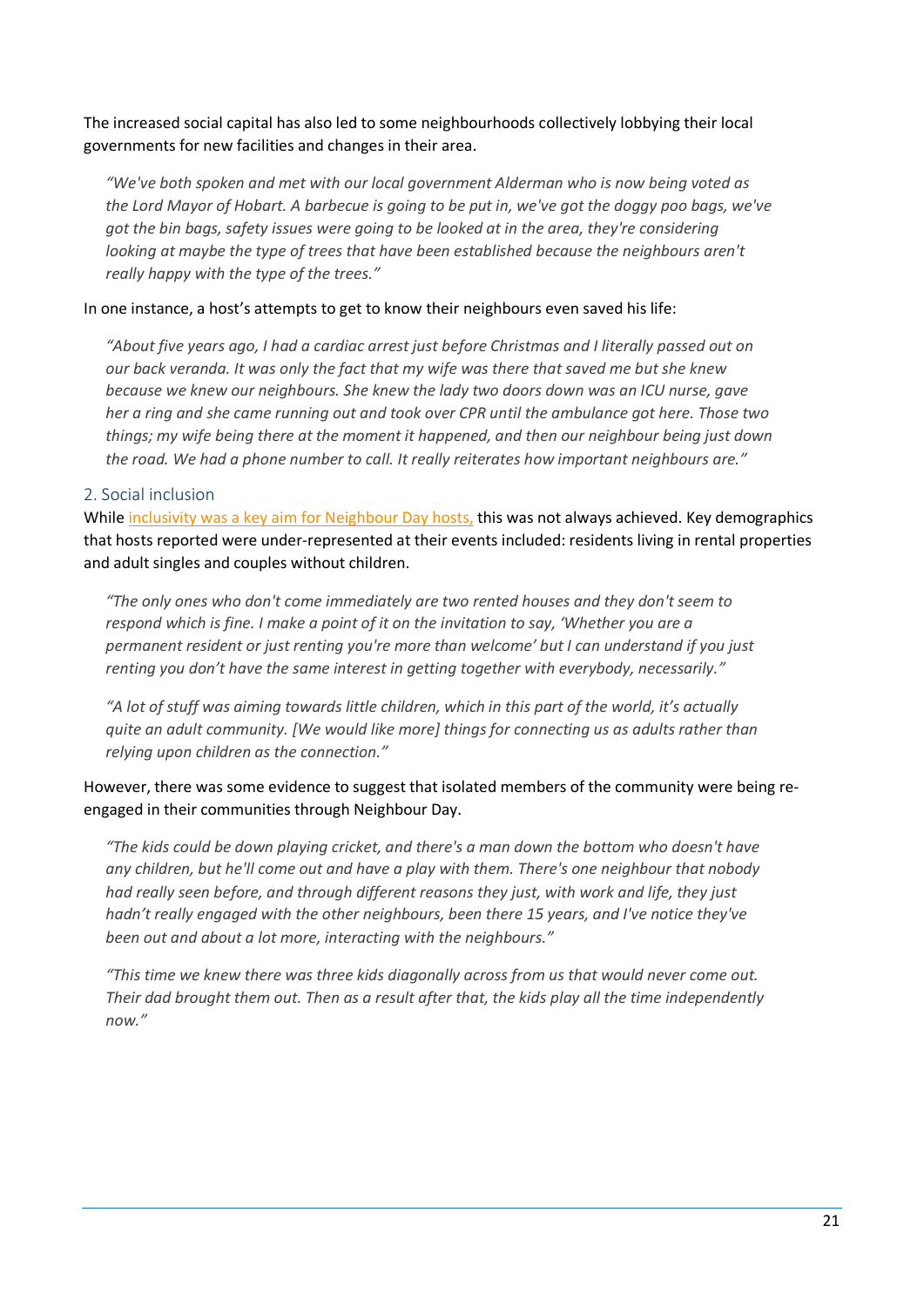#### 4. Neighbour day campaign is sustainable

There is some evidence that Neighbour Day is becoming more sustainable. The majority of hosts interviewed (*n*=16) reported requiring no financial or organisational support for their events.

Some hosts also reported encouraging others to host Neighbour Day events, suggesting the start of community ownership of the event.

*"I will bet you that the Community Association will now have Neighbour Day. I bet you our new mayor will be supporting it so it's probably grown I think in Hobart. You'll see it grow."*

*"I think it's a really good thing to do. I've even spoken to my sister who's just moved. We had a quick trip to Sydney and helped her move suburbs and I've been speaking to her about doing it because now she's in a different area. I don't know if she will, we shall see."*

However, as suggested above, the willingness of existing hosts to promote the event may not currently convert into the creation of new events. In fact one host reported that instead of hosting a new event, residents from a neighbouring area travel to her existing event.

## <span id="page-21-0"></span>Recommendations

Based on the findings outlined above, we recommend the following priorities for Neighbour Day 2019/20.

1. **A continued effort to increase media attention for Neighbour Day.**

Increased awareness at a national level will decrease the amount of advertising effort required from hosts and will also increase the likelihood of individuals attending their local events. This overall reduction of the host burden will likely contribute to an increase in Neighbour Day events in the short term, and Neighbour Day sustainability in the long term.

- **2. A focus on developing relationships with local councils throughout Australia.** Councils were identified as one of the major facilitators and barriers when it came to organising Neighbour day events. They also played a key role in the branding, or lack of branding, of Neighbour Day events. Working with local councils also aligns with participant feedback about their desire to tailor Neighbour Day events to their local context. Increasing Neighbour Day awareness and buy-in at a council level can provide a low-cost method (through the use of existing programs and staff) to increase the reach of Neighbour Day and increase the support provided to individual hosts.
- **3. Learning more about Neighbour Day attendees.**

<span id="page-21-1"></span>Neighbour Day hosts are already highly involved in their communities, making it difficult to determine what impact the Neighbour Day event has on their lives. It is likely that the greatest effects of Neighbour Day on social capital, social inclusion and wellbeing are to be found in the changes experienced by attendees. Attendee awareness and recognition of Neighbour Day will also be key to creating a coherent national identity for the event.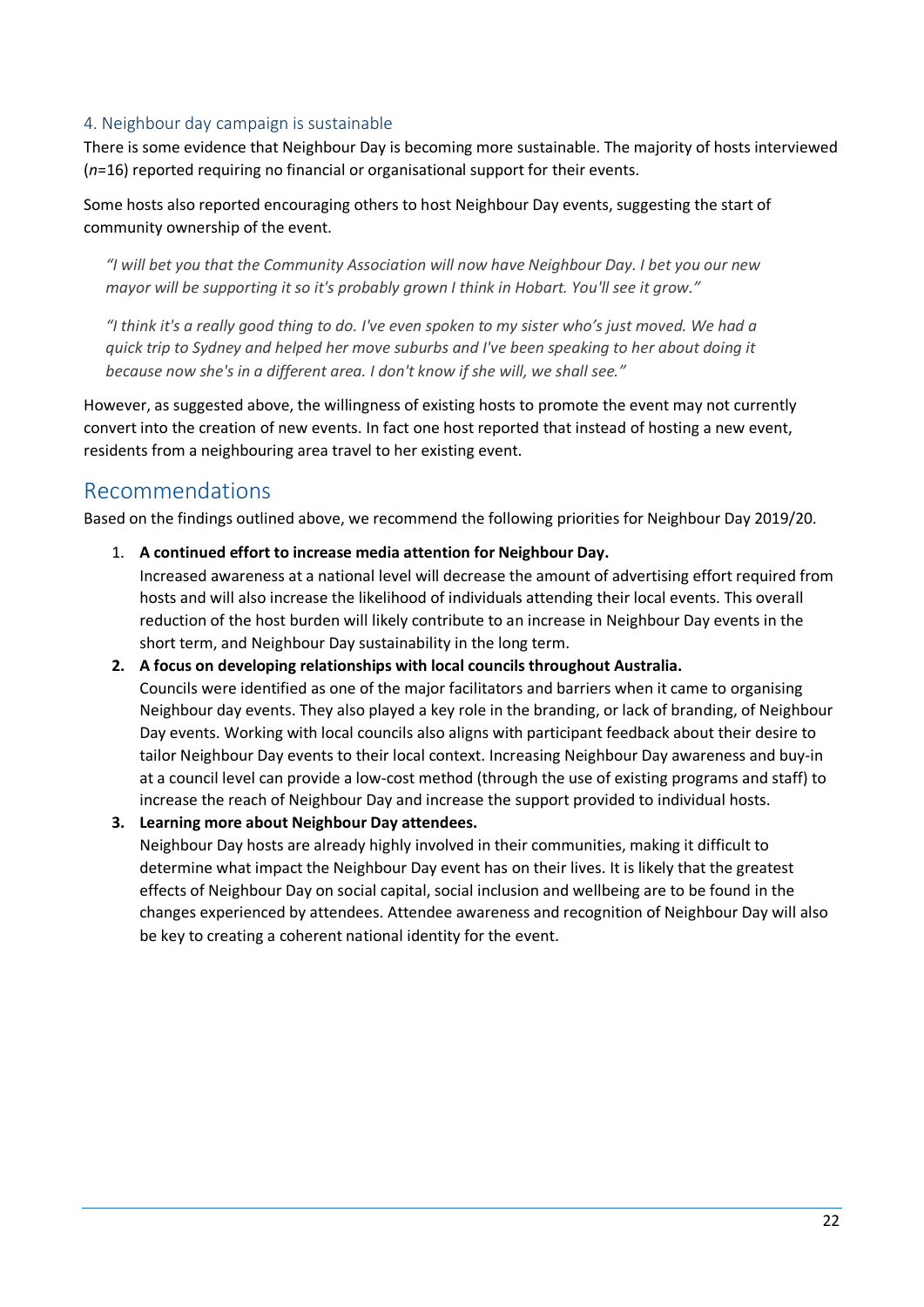## Limitations

The key limitation of this study was a lack of attendee participants despite a concerted social media, email and word-of-mouth campaign conducted over some months. Contributing factors to this low recruitment rate include: a significant time-delay between the event (March 2018) and the study commencing (October 2018); the current Neighbour Day registration strategy which collects host, not attendee contact details; and the variable naming of events held on Neighbour Day (i.e. attendees may not have been aware that they attended a "Neighbour Day" event). However, our findings that Neighbour Day hosts are already highlyengaged members of their community suggest that the key benefits of Neighbour Day may be felt more acutely by attendees, especially those who reported a limited capacity to seek out and participate in existing community activities. Hence future research on the lived experience of Neighbour Day attendees is vital to help understand the full impact of Neighbour Day on Australian communities.

A second limitation of the study is the representativeness of the host sample. Despite the concerted effort to recruit geographically, demographically and organisationally diverse participants, there are biases in the sample (see previous [participant demographics\)](#page-7-0). Based on the reported host registrations from the 2018 Neighbour Day Evaluation analysis, council hosts were over-represented in this sample (15% in this sample versus 4.6% of registrations), as were business hosts (0% in this sample versus 5% of registrations). However, the intent of this qualitative study was not to provide generalizable information, but rather to provide rich detail to supplement the existing quantitative evaluation program conducted by Relationships Australia.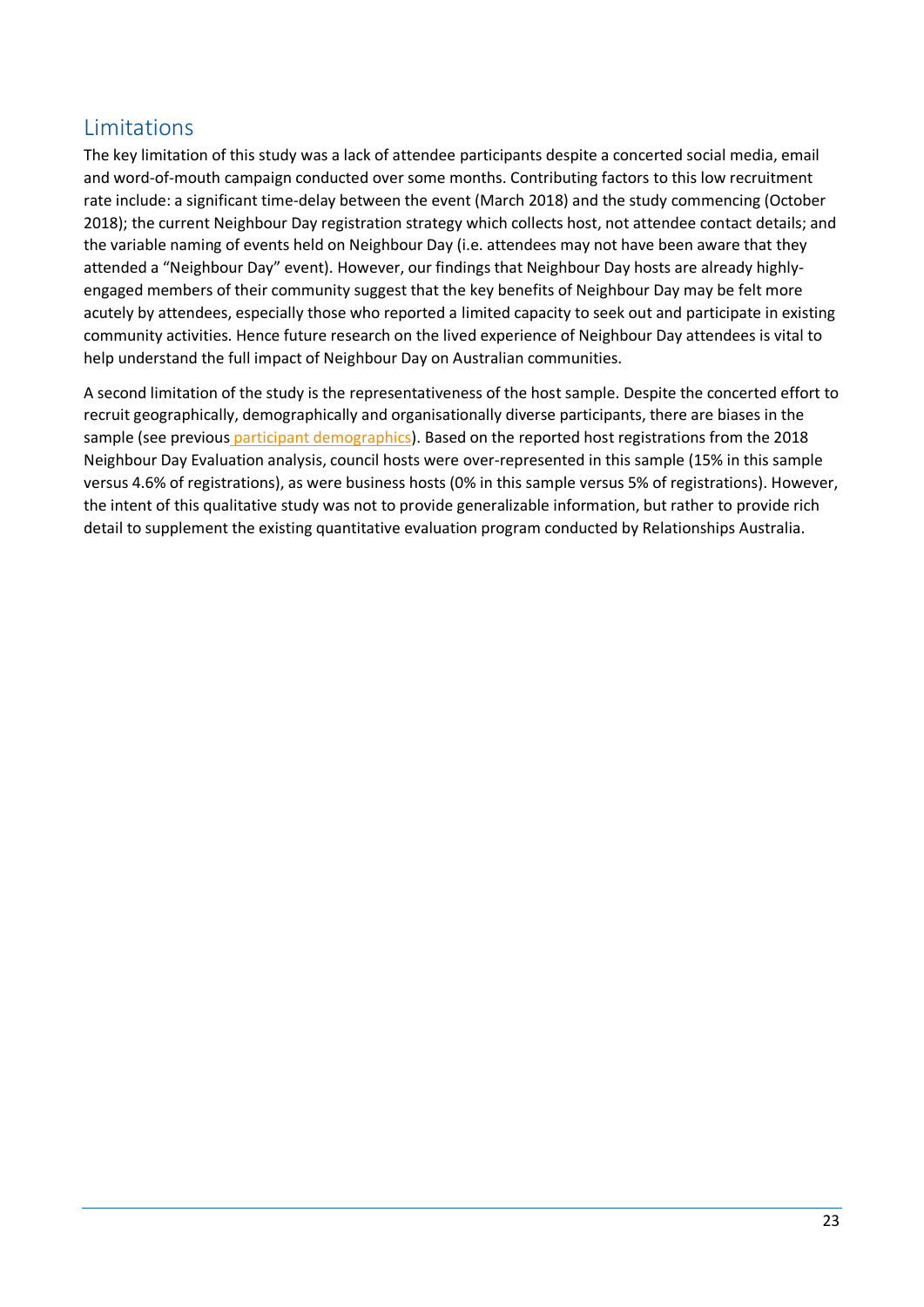# <span id="page-23-0"></span>Appendix A: Neighbour Day campaign outcomes

| #              | Short-term outcomes<br>(change in knowledge, skills,<br>awareness and motivation)                                               | Medium-term outcomes<br>(Change in behaviour or practice)                                        | Long-term outcomes<br>(environmental, economic or<br>social changes) |
|----------------|---------------------------------------------------------------------------------------------------------------------------------|--------------------------------------------------------------------------------------------------|----------------------------------------------------------------------|
| $\mathbf{1}$   | Increased knowledge and<br>awareness of Relationships<br>Australia as the home of<br><b>Neighbour Day</b>                       | Increased contact between<br>neighbours and community<br>participation                           | Increased social capital                                             |
| $\overline{2}$ | Increased knowledge and<br>awareness of Neighbour Day and<br>its relationships to individual,<br>family and community wellbeing | Increased commitment of the<br><b>Relationships Australia</b><br>federation to Neighbour Day     | Social inclusion                                                     |
| 3              | <b>Increased support of Neighbour</b><br>Day from individuals and<br>organisations                                              | Increased in-kind and financial<br>support from external<br>stakeholders                         | Improved physical and mental<br>wellbeing                            |
| $\overline{4}$ | Increased media engagement                                                                                                      | Increased capacity in hosting<br>events (less input required over<br>time)                       | Neighbour day campaign is<br>sustainable.                            |
| 5              | Increased confidence in the<br>community in hosting a<br><b>Neighbour Day event</b>                                             | Strategic relationships developed<br>with relevant organisations as a<br>result of Neighbour Day |                                                                      |
| $6\phantom{a}$ | Stakeholder needs are<br>understood                                                                                             |                                                                                                  |                                                                      |
| $\overline{7}$ | Neighbour day is aligned with<br>current and future business                                                                    |                                                                                                  |                                                                      |
| $8\phantom{1}$ | Internal and external champions<br>knowledgeable and supported to<br>facilitate Neighbour Day<br>engagement                     |                                                                                                  |                                                                      |